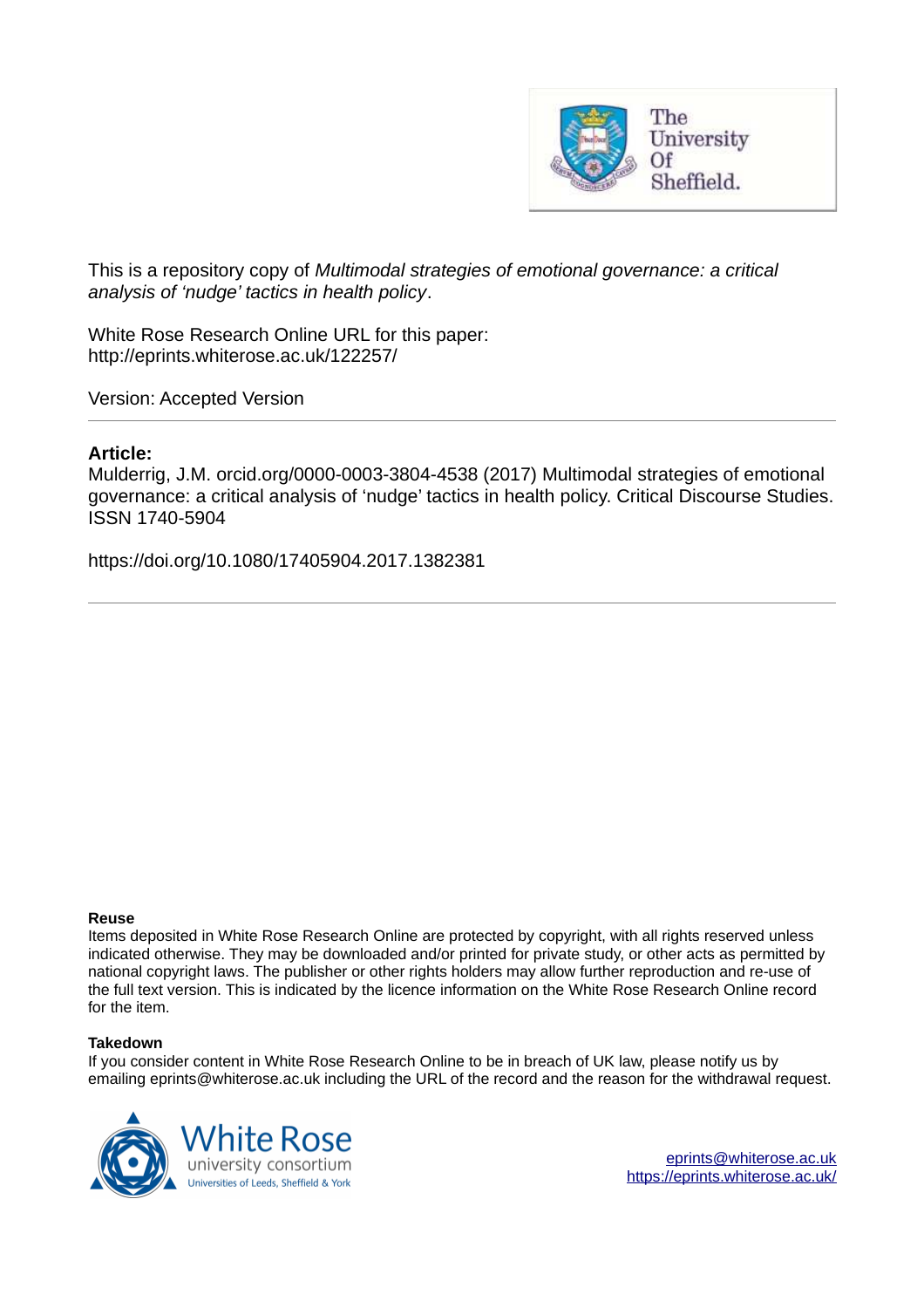$\cdot$ In the second half of the 20<sup>th</sup> century a new alliance was formed between political aspirations for a healthy population and personal aspirations to be well: health was to be ensured by instrumentalising anxiety and shaping the hopes and fears of individuals and families for their own b*iological destiny.'*  (Rose, 2001: 17)

'We should design policies that help the least sophisticated people in society while imposing the *smallest possible costs on the most sophisticated'* (Thaler and Sunstein, 2009: 252)

### **Introduction**

This paper uses critical multimodal discourse analysis to examine the UK government's flagship anti-obesity policy intervention 'Change4life' (hereafter C4L). Launched in 2009, this is the longest-running campaign of its kind and the most extensive application of a relatively new, subtly coercive, and morally questionable policy technique known as 'nudge'. C4L is a social marketing campaign targeting children and young parents in which the government collaborates with private-sector partners and uses commercial marketing techniques in order to influence lifestyle behaviours. Such government partnership with the private sector is not without precedent in public health campaigns (Lupton, 1995) and holds critical implications for the commodification of public health and in particular the reconfiguration of political subjects (citizens) as consumers. Lupton (1995, 2015, p. 6) argues that such campaigns have an inherently pedagogical function, positioning themselves as sources of expert knowledge and scientific truth, to inform and steer target audiences towards more 'rational', health-promoting norms of behaviour. From a critical perspective this begs the question how such 'expert discourses' function as a 'politics of truth' (Lemke, 2000) and penetrate the most private aspects of everyday life (eating, drinking, exercising) to manage the population and their lifestyle practices. Thus I contend that C4L can usefully be understood from a governmentality perspective (concerning 'the government of conduct') because it seeks to manage the population by governing 'at a distance', favouring selfdisciplinary control over more coercive forms of state power.

Moreover, in so far as this policy monitors population trends for example through statistical modelling and identifies 'deviant' practices and thereby 'at risk' target groups (Butland et al. 2007), it is also a form of 'biopolitics', bringing matters of everyday lifestyle 'into the realm of explicit calculations and [making] knowledge-power an agent of the transformation of human life' (Foucault 1976). Indeed, scholars in critical sociology demonstrate the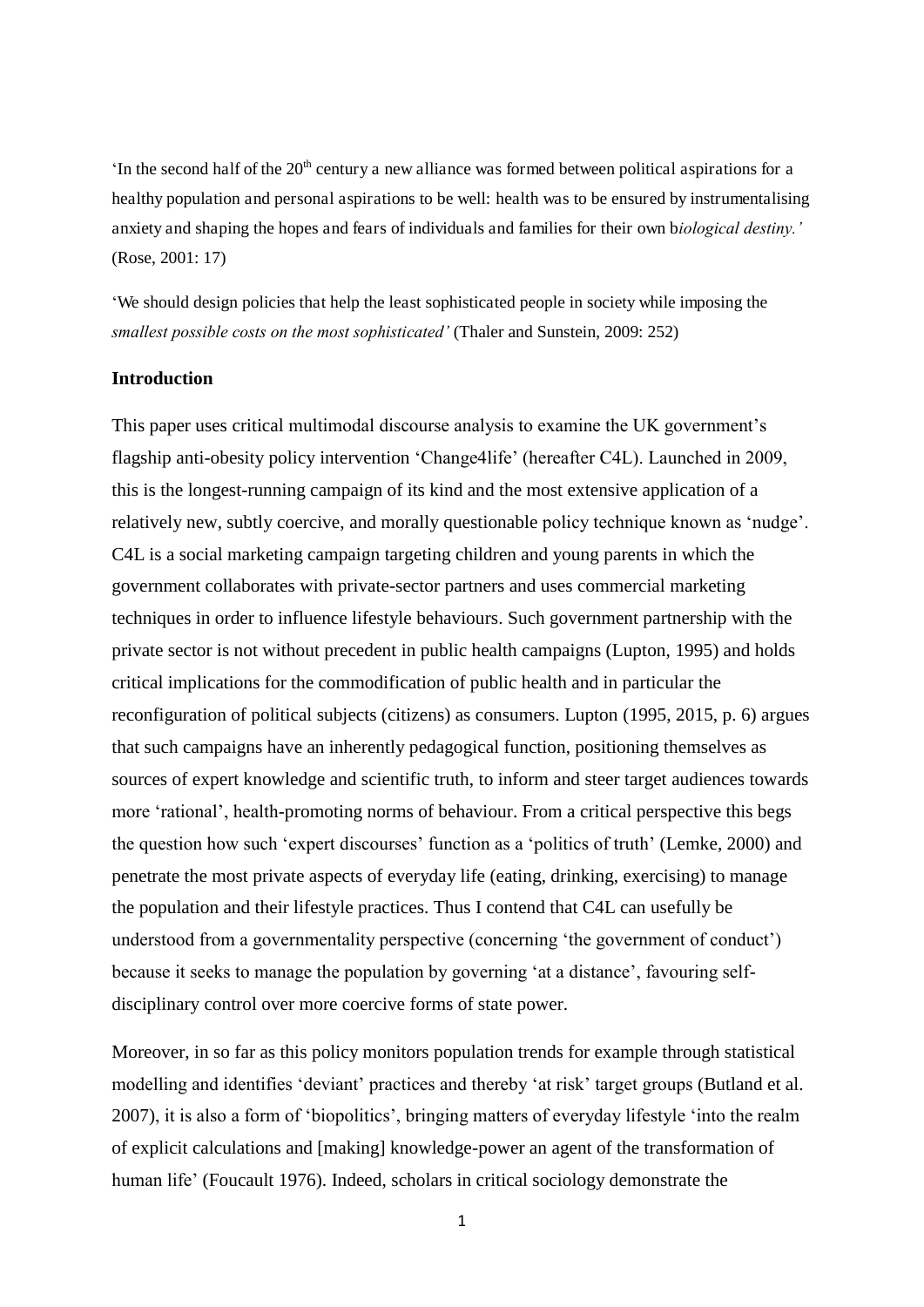contemporary relevance of Foucault's analytics of power as way of understanding the development of advanced liberalism in general (Lemke, 2000, 2010) and public health in particular (Ayo 2012; Lawless, Coveney, and MacDougal 2014). However, as Gagnon et al argue (2010, p. 251), understanding how this type of non-coercive power is instantiated in specific contexts also requires detailed (textual) analysis 'of the technical means (technologies) by which the conducts of individuals are regulated'.

In this paper I therefore draw on the Foucauldian concepts of governmentality and biopolitics to conceptualise how this campaign – and more generally nudge - attempts to manage (one area of) public health by enlisting individuals in practices of self-regulation, while leaving unchallenged material and cultural inequalities. Employing multimodal critical discourse analysis (Machin and Mayr 2012; Machin and Mayr 2013) I analyse twenty six TV adverts broadcast since 2009 and identify three intersecting multimodal techniques: (1) the representation of (northern, working class) lifestyles as delinquent (2) a discourse of risk and threat mobilised through emotional manipulation and (3) a discourse of 'smarter' consumerism.

I begin by outlining the broader political economic context in which neoliberal principles and the politics of risk and futurity help shape the agenda for public policy. Drawing on the concept of 'governmentality', I assess what kinds of roles, relations and responsibilities for citizens and state this implies. Applying these insights to the question of public health, I review the health promotion literature and discuss the links between prominent communication strategies and the (biopolitical) regulation of everyday lives. Turning to the case study examined in this paper, the C4L campaign, I begin by tracing its political origins to the increasing influence among policy makers of behavioural economics or 'nudge'. I critically examine some of the core theoretical assumptions behind nudge and argue that it constitutes a technique of governmentality which is compatible with neoliberal values. I then turn to the C4L campaign materials, focussing on a corpus of  $26 \text{ TV}$  adverts<sup>1</sup> and the C4L brand to demonstrate how this works in practice.

## **Governmentality, neoliberalism and the politics of risk**

Governmentality is a theory of how expertise-led control over individual behaviour emerged as a technique of political rule. It encompasses the array of institutions, relations and practices through which the social and economic wellbeing of a territory and its population are managed. Its enactment varies historically, for example in the early C20<sup>th</sup> it operated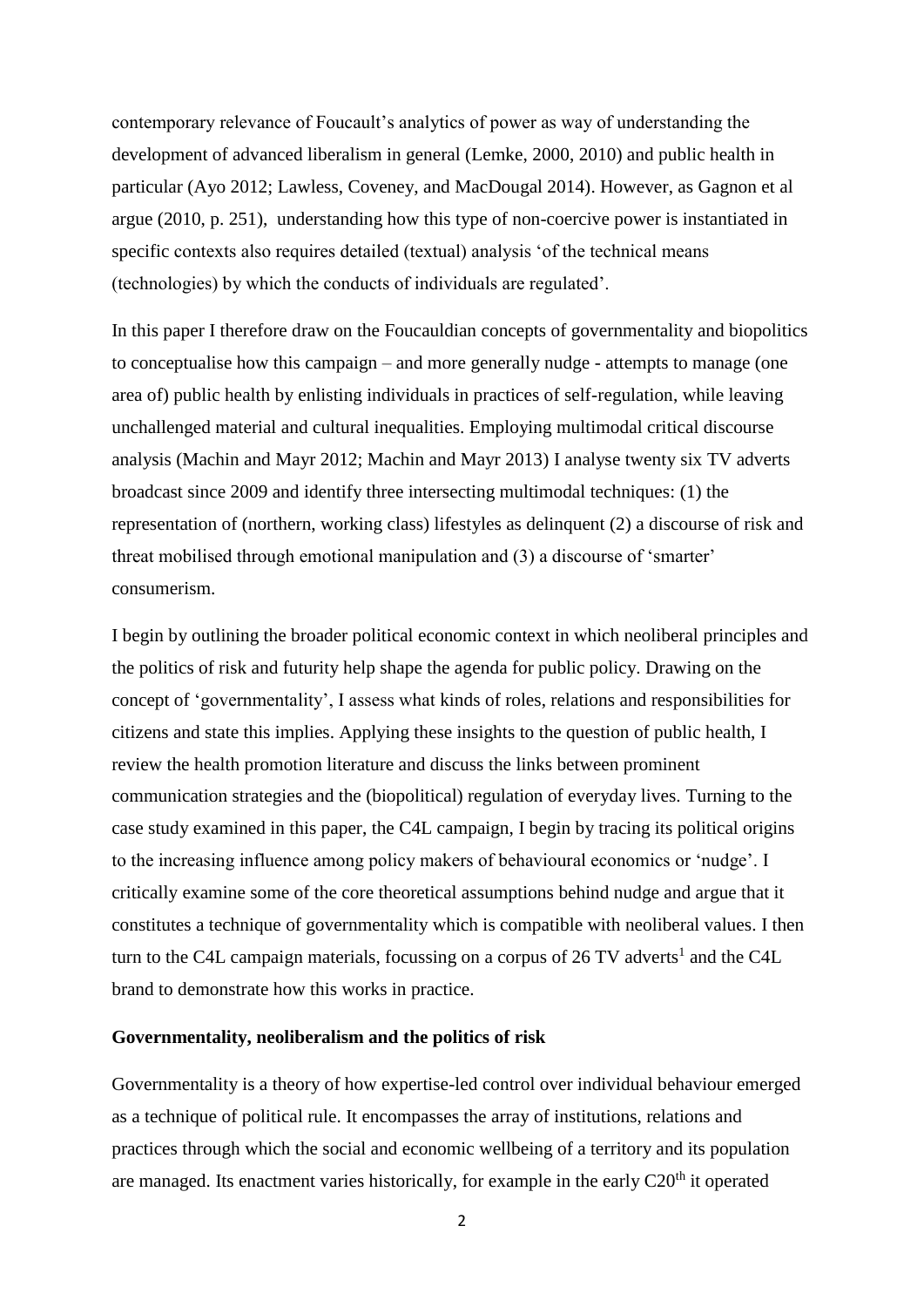through the institutions of the 'welfare state', whereas since the mid  $C20<sup>th</sup>$  it has taken the form of neoliberalism (T. Lemke 2000), whose apparatuses of power and control have been the subject of extensive critical scholarship. Neoliberalism can be understood both as an ideology and as a set of practical strategies for governing (Rose 1993). Key principles include a commitment to market liberalism, minimal regulation, and individual entrepreneurial freedoms. As a political project it is partly an articulation of perceived problems with liberal welfare (Rose 1993). Thus expert knowledge/power was reconfigured, taking it from the hands of bureau-professionals of the welfare state and putting it into those of managers, auditors, consumers, and the market. This also reshapes social relations in important ways since it increasingly seeks to govern through the regulated choices of individuals. The new subject of political rule is the flexible, responsible, risk-prepared citizen-consumer. Meanwhile the apparatuses of state comprise more devolved, part-private networks, while discourses of the market and consumer choice proliferate (Newman 2005). This does not, however, imply a retreating state. While it steps back from sole financial and organisational responsibility for welfare, it recasts itself in an 'enabling' role (author citation), 'enticing or nudging citizens to 'take responsibility' for their lives and their communities' (Peeters 2013, 584). Key discourses which underpin this new relationship between state and citizen are 'risk', 'responsibility', and 'participation' (Lupton 1999; Peeters 2013; Petersen and Lupton 1996). The relation between citizen and state is represented as a contract involving the hegemonic and potentially anti-democratic presumption of shared interests between citizen and state (Peeters, 2013). Power is not coercive but rather involves a form of 'managed autonomy' in which free but responsible citizens are steered towards behaviours that match policy aims and contribute to 'common interests'. First among these common interests is avoiding risk.

A central preoccupation of the 'enabling' state is thus the identification, calibration and management of risk; predicting and preventing environmental, geopolitical, and biopolitical threats (Lupton 1999). This gives rise to a pre-emptive (rather than purely predictive) form of politics which intervenes now to deal with future threats. There is, of course, a temporal paradox in this since, as Massumi (2010) has shown, by acting upon a possible threat we make it real, bringing the consequences of a potential future eventuality into the present. This involves two things: prediction and fear. Firstly the modern state marshals an array of expert systems or 'calculative devices' (Coleman 2014) with which to assess possible threats. For example, the C4L health policy is legitimated on the basis of recontextualised and distorted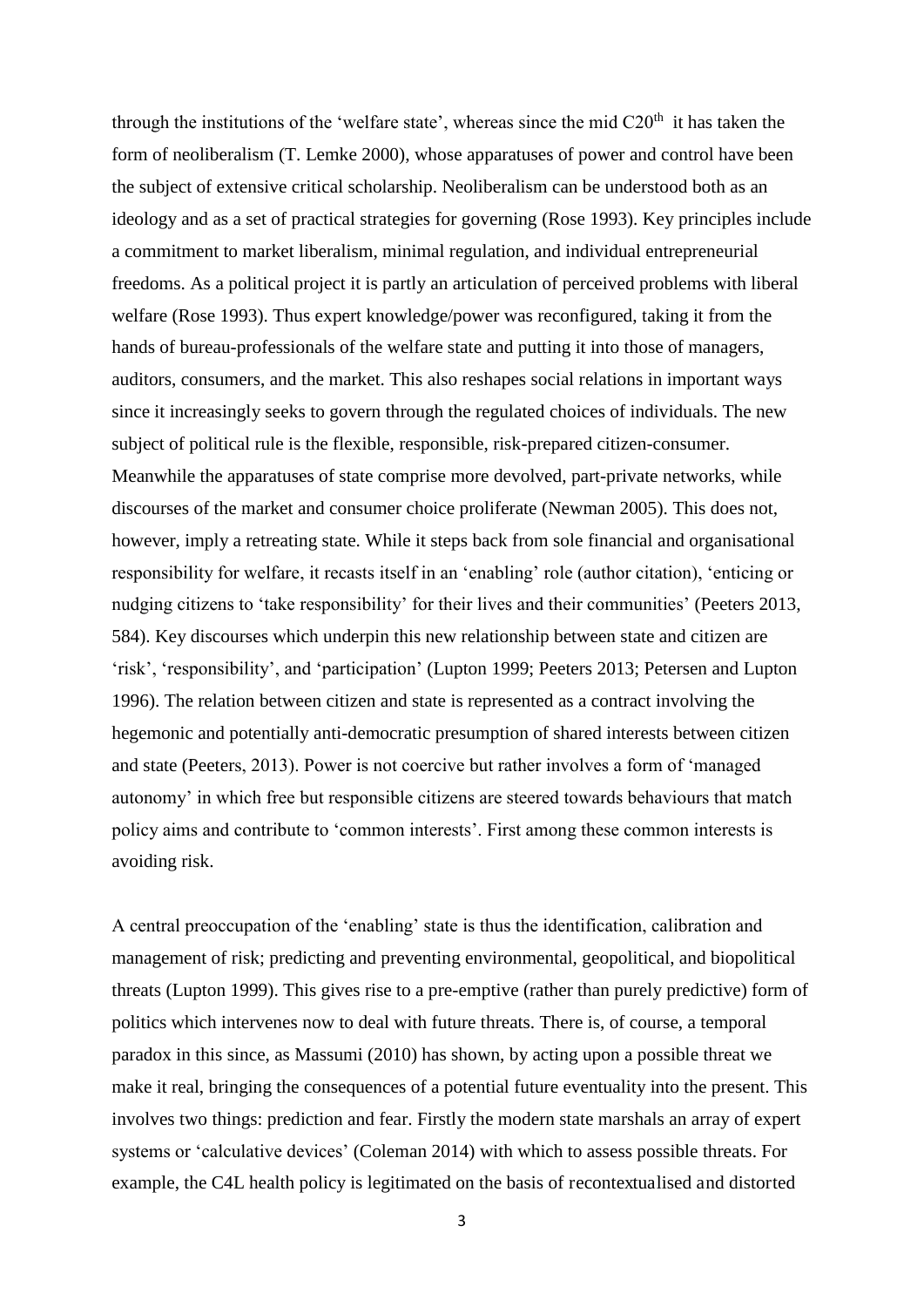statistical modelling of future childhood obesity trends leading to claims that 'nine out of ten of our children will grow up to have dangerous levels of fat in their bodies<sup>'2</sup> (author citation). Secondly, pre-emptive politics rely on emotions: a predicted eventuality must be affectively judged to be a threat, something to fear. Rising obesity levels are thus represented as a disease risk and economic burden (Glaze and Richardson 2017). 'The felt reality of threat legitimates preemptive action' (Massumi 2010, 54) so that regardless of whether the threat is real, it is brought, through fear, into the present as an 'anticipatory reality' and acted upon as if it were a fact.

To summarise, neoliberalism is a set of principles and beliefs about effective governance of economy and civil society which is committed to market liberalism and minimal government intervention. The concept of 'governmentality' helps evaluate the changing roles and relations this entails for citizens and the state. Risk is largely managed pre-emptively by mobilising individual citizens' responsibility for their own wellbeing. Power thus operates through biopolitical techniques of surveillance and calculation, and (at least in the context of social welfare) an 'enabling' government steers self-disciplinary subjects towards 'rational' behaviours that are compatible with policy goals.

## **Public health promotion**

In public health, the centrality of preemptive politics helps explain the proliferation in recent decades of health promotion strategies (campaigns, insurance schemes, private gyms, and the range of market-led 'technologies of healthism'). As Rose explains 'every citizen must now become an active partner in the drive for health, accepting their responsibility for securing their own wellbeing' (2001, 6). The Bangkok charter on public health in fact recognised the importance of tackling underlying causes of health inequality, calling for 'strong intergovernmental agreements' and 'effective mechanisms for global governance… to address all the harmful effects of: trade, products, services, and marketing strategies.' (WHO, 2005, p. 4). In practice, however, health promotion campaigns focussing on individual lifestyle choices are given disproportionate attention and funding (Ayo 2012). Wider social determinants of health inequalities may be talked about in political debates but these are quickly suppressed when it comes to policy implementation. This is particularly true of obesity, which tends to be framed in individualistic, rather than systemic terms (Ayo 2012; Lawrence 2004). Paradoxically, however, while the risks and thus remedy may be framed in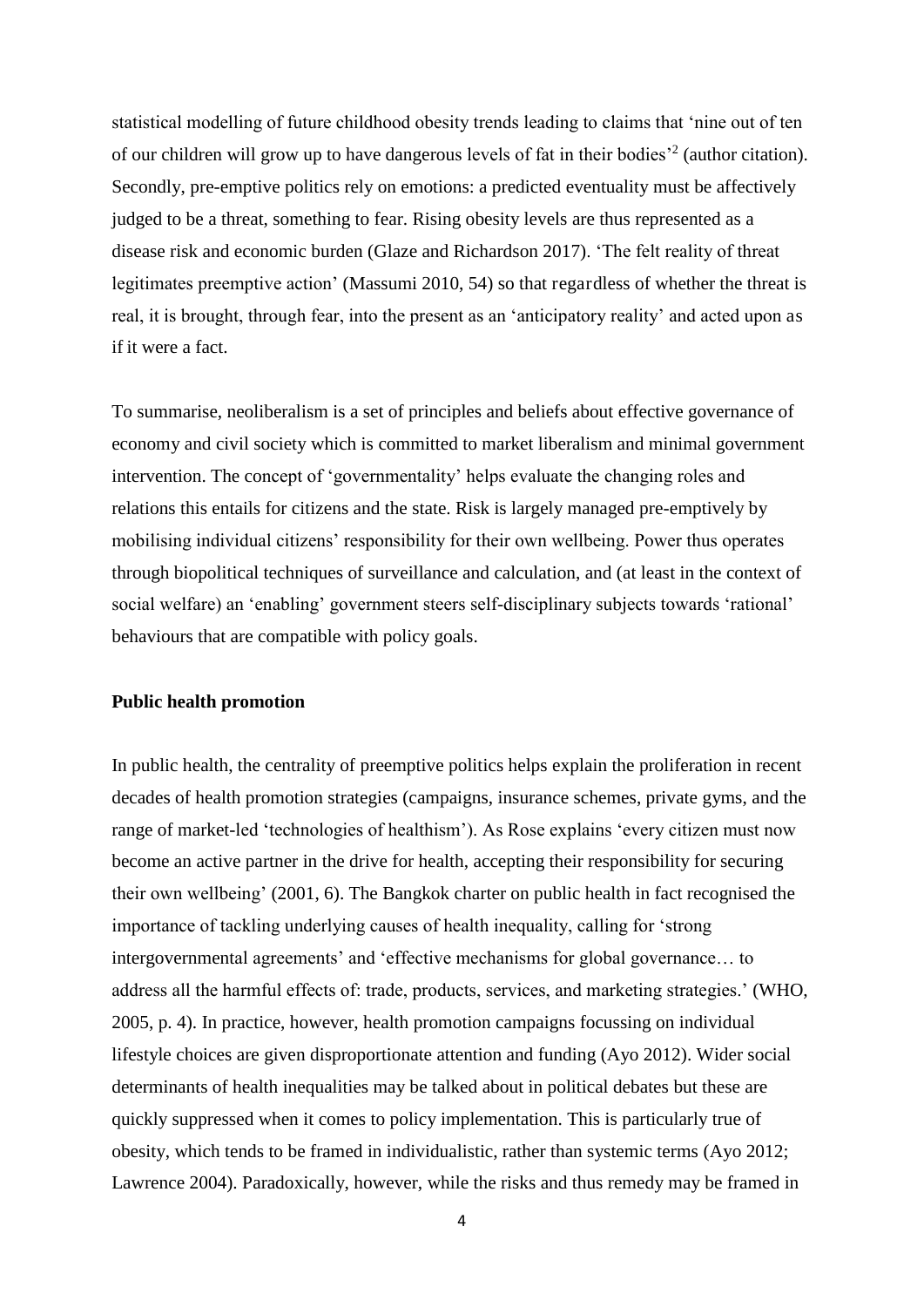individual terms, the threat of obesity (notably economic) tends to be framed as one that affects the whole of society.

A discourse of risk is thus a central theme underpinning public health campaigns (Ayo 2012; Brookes and Harvey 2015; Gagnon, Jacob, and Holmes 2010; Kwauk 2012). It has strong ties to the world of medicine and presupposes that risk can be objectively identified and measured. Due to its claims to scientific neutrality it is taken as a basis for judgments about what are ethical, rational, and responsible forms of personal conduct. By extension, it is also assumed to be a reliable predictive tool with which to identify 'at risk' target groups whose behaviour is judged to be irrational, even pathological (Petersen and Lupton 1996). Arguably the most emotively powerful form of risk is the threat of possible disease. In anti-obesity campaigns fatness is routinely medicalised and represented as a disease risk (Evans 2006; Kwauk 2012), while sexual health or anti-smoking campaigns frequently use explicit and emotive representations of disease like tar-filled lungs or lurid descriptions of genital lesions and sexual dysfunction (Gagnon, Jacob, and Holmes 2010; Lupton 2015). Indeed, the disciplinary success (mobilising individual action) of preemptive health campaigns rests on their ability to 'create a space of fear' (Massumi 1993, 23). As this fear is translated into strategies for dealing with the threat of disease, strongly emotional and moral judgments are formed about how people should rationally and responsibly behave. In turn, this readily leads to stigmatisation in cases where preemptive policies aim to identify and target 'at risk' sub populations, especially when this is coupled with an individual framing of risk which sees it as being voluntarily acquired (e.g through poor lifestyle choices). The social consequences are all the more concerning where children and/or parents are thus targeted through biopolitical technologies of surveillance (e.g. the UK school weighing programme; market research and population profiling) or self-diagnosis through questionnaires and surveys (Brookes and Harvey 2015; Evans 2006). These processes serve as mechanisms of 'segregation and social hierarchization…guaranteeing relations of domination and effects of hegemony' (Foucault 1976).

The consequences can be both psychological and material, and they can be enduring. Much research on obesity policy has identified the damaging psychological effects of campaigns targeted at young people, leading to body image anxieties and even self-harm or eating disorders (Evans 2006; Fullager 2009; Kwauk 2012). Moreover, these may intersect with wider public discourses of blame and shame to legitimate punitive measures like denying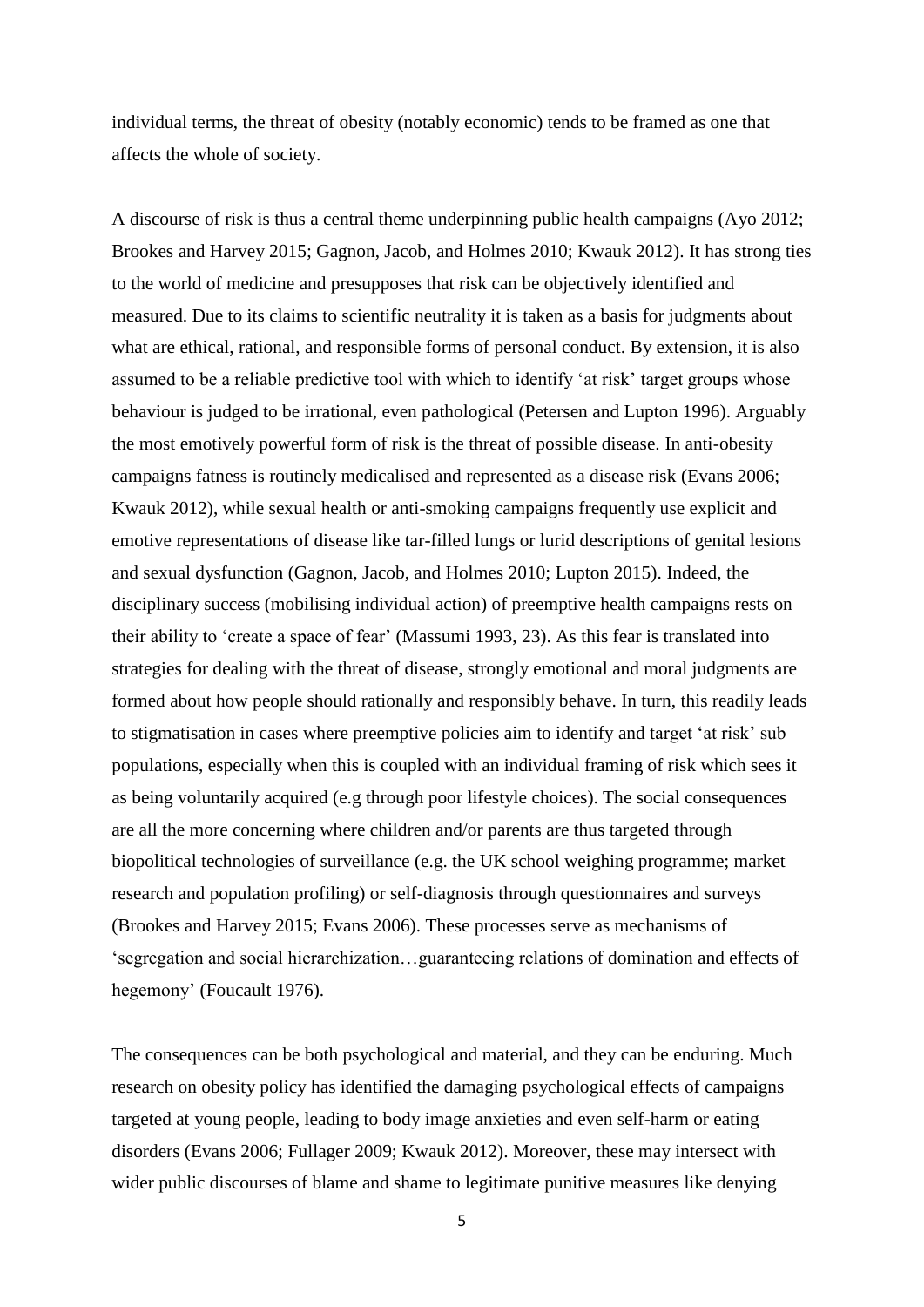smokers and obese people access to health care or welfare support. For instance, in their analysis of UK public discourses on food banks and obesity, Glaze and Richardson (2017) identify a government strategy of moralising these problems as failures of the working class and their 'poor choices'. In a typically neoliberal discourse, they argue, 'moral judgments about errant behaviour [are used] as a way to govern consumption without interfering with the ideological principle of allowing unrestricted market exchange' (ibid, p3). There has been a steady annual increase in UK food poverty since 2008, with over a million emergency food supplies given to families in  $2016 - 17<sup>3</sup>$ . And yet rather than attributing the dramatic increase in food poverty to austerity policies like the punitive 'universal credit' workfare system (Jitendra, Thorogood, and Hadfield-Spoor 2017), the Cameron government (2010-16) blamed the 'feckless' poor for seeking free handouts, not managing their finances, not knowing how to cook, and making poor choices with their money, spending it on fripperies like tattoos (Glaze and Richardson, 2017).

Thus in a similar strategy to that observed in Swedish reality TV (Eriksson 2017), a neoliberal discourse of (poor) consumer choice is used to construct pathological and irrational identities for the working classes, whose purported ignorance and lack of self-control is used to ridicule and delegitimise them. In this sense public health discourse, far from intervening to help the most vulnerable in society, can potentially reproduce class disadvantage. The ideological potency of the predictive science of risk can condemn children to a life of social exclusion by virtue of their supposed pathologies: in the words of an Australian health care professional, 'these kids are going to grow up to be dysfunctional people' (Lawless et al., 2014, p. 422). However, as Fullager (2009) notes, risk takes many forms. She found that poorer families targeted by an Australian anti-obesity campaign continually weighed up physical, psychological and moral risks to their family life (for instance the dangers of letting children play out in local parks frequented by drug-users). Similarly an ethnographic study with working class mothers in the UK found that giving the family a 'favourite junk food for tea' sends a strong message of love and care in circumstances where children are struggling with stress and conflict at school in deprived areas (Gillies 2006). In short, the complex material, cultural and political obstacles to achieving 'healthy, middle class lifestyles' are often ignored in public health campaigns, which favour instead an emotionally laden, neoliberal discourse of risk and individual pathology.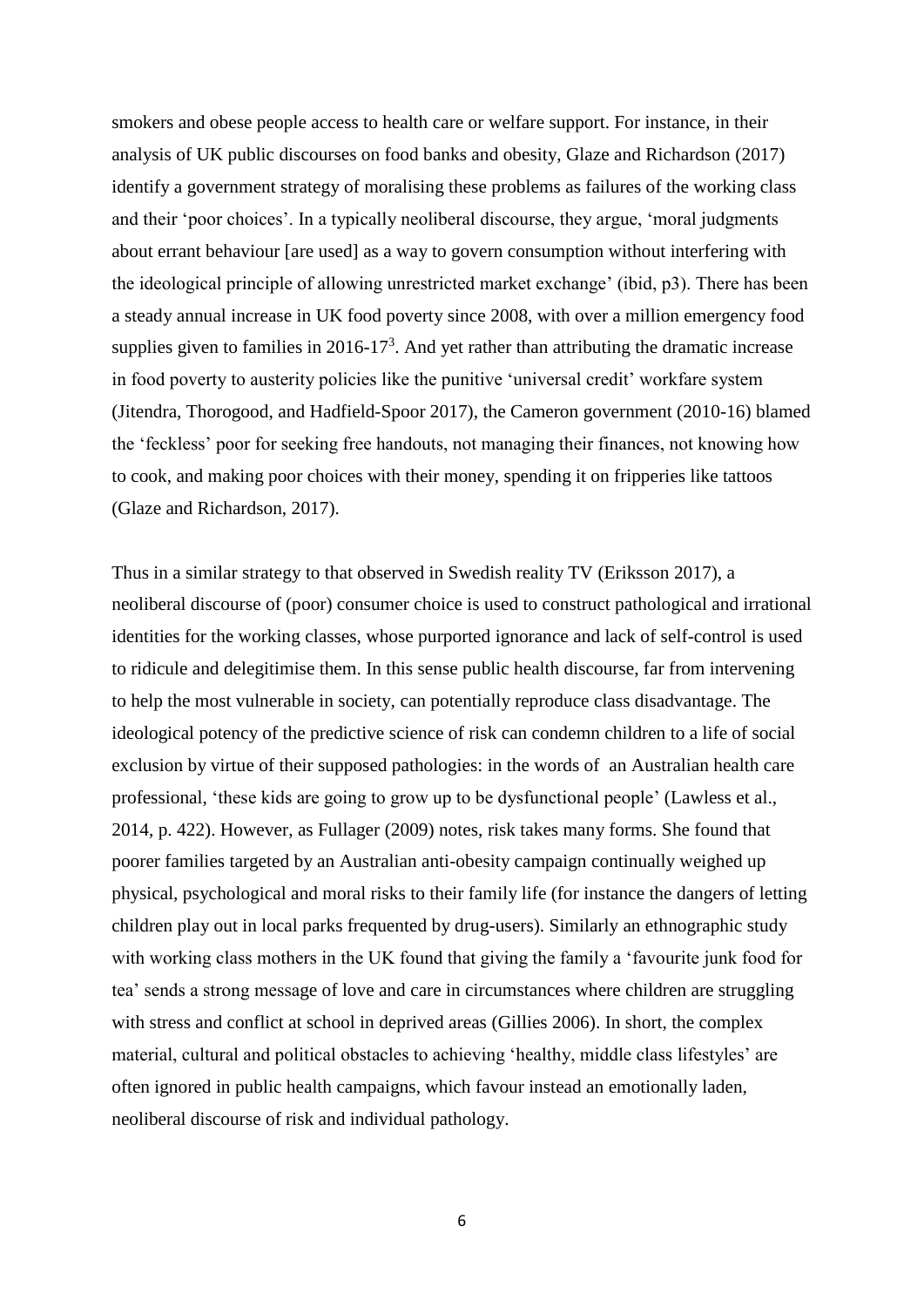To conclude, preemptive (bio)politics is a key strategy of neoliberal governance which assigns primary responsibility for health and wellbeing to citizen-consumers. Public health discourses play a key role in this, dispensing expert scientific knowledge about disease risk, instilling fear through 'shock-tactics', and pathologising 'at risk' groups in order to mobilise greater self-discipline and conformity to 'normal', health-promoting behaviours. In this sense modern biopolitics is contingent on shaping individual psychology which, as Rose (2001, 17) argues, makes it is a deeply personal form of power, 'instrumentalising anxiety and shaping the fears and hopes of individual families for their own biological destiny'. For this reason it is perhaps unsurprising that governments are increasingly turning to insights from behavioural psychology – or 'nudge' - in formulating social policy interventions. Indeed, in the UK context, the origins of the C4L campaign are closely bound up with the political discovery of nudge.

## **Nudge and the origins of the 'Change4Life' campaign**

The sobriquet 'nudge' was coined by two American academics Richard Thaler and Cass Sunstein, authors of the popular and influential book Nudge: improving decisions about health, wealth, and happiness (2008). In it they advocate a technique called 'choice architecture', involving subtle adjustments to our decision-making environments, so as to steer us towards 'better', more 'rational' choices. Applied to public policy, the approach claims to offer a technology for governing that can affect individual behaviours and secure greater policy compliance. Nudge is premised on the behavioural economic argument that far from being the 'rational utility-maximizers' of neoliberalism's classic economic theory, we are inherently flawed decision-makers (Kahneman 1994). It aims to exploit these 'irrationalities' in such a way as to steer us towards what are deemed to be beneficent ends. As I shall argue below, its model of (ir)rationality, narrow conception of autonomy, and inherently manipulative mode of power have highly problematic ethical implications for the public sphere.

Nudge is particularly associated with the Conservative government, which has its own Behavioural Insights Team or 'Nudge Unit', although its influence in UK politics in fact predates the current government and, indeed, the publication of 'Nudge'. The preceding Labour government began experimenting with soft paternalism, drawing on well-rehearsed techniques of corporate marketing as a basis for non-coercive preference-shaping in public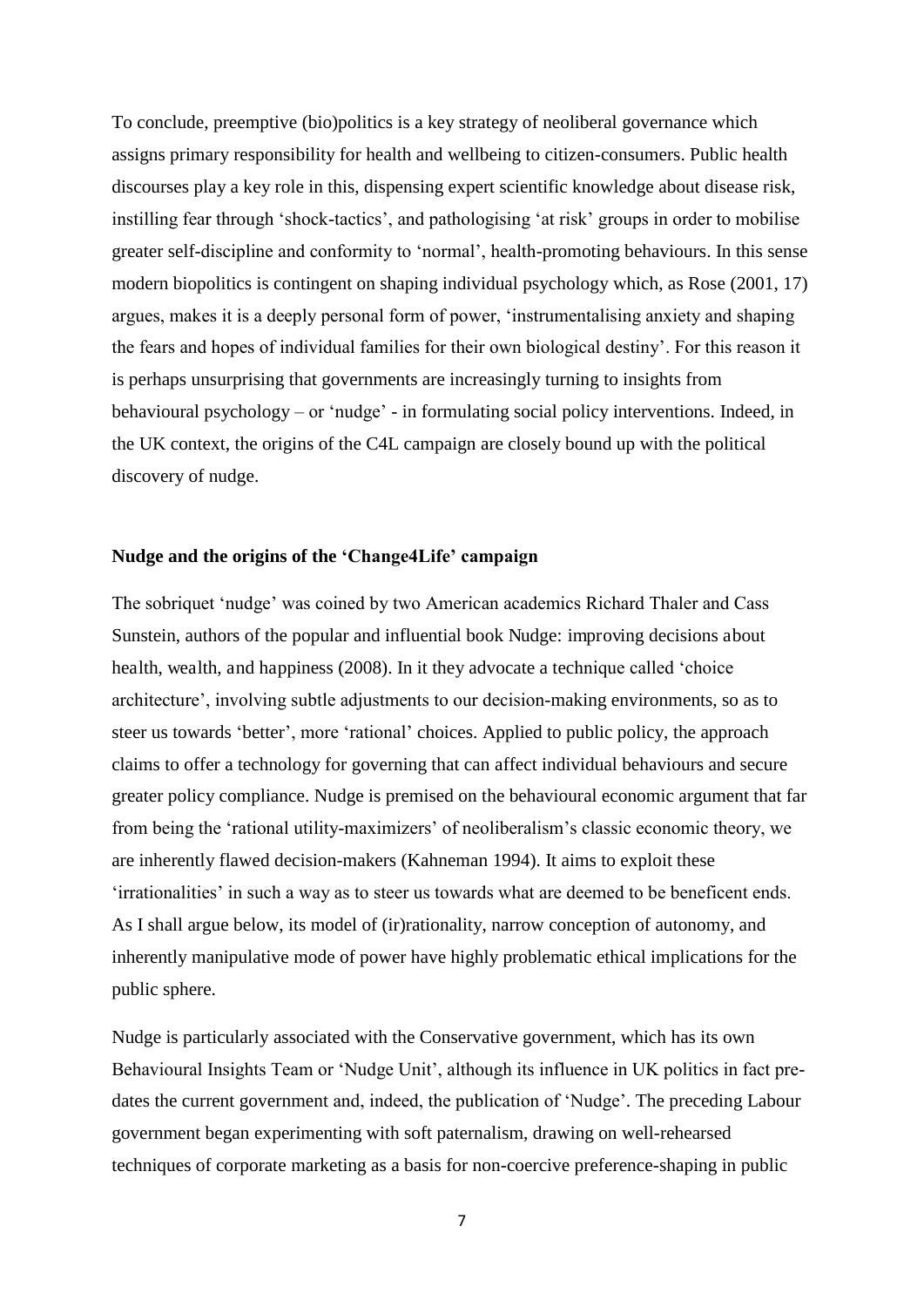policy (Whitehead et al. 2012). Meanwhile in a Cabinet Office report, the behavioural economist and government advisor David Halpern outlined how soft compulsion could be used to bring about behaviour change with government 'acting as a more effective 'persuader' [alongside] an agenda of enhanced personal responsibility' (Halpern et al. 2004, 4). This report was then cited in the government-commissioned Foresight report on obesity (Butland et al. 2007), which features 'behaviours' among its top 50 keywords, collocating with 'individual' and 'change'<sup>4</sup>. This report, the work of epidemiologists and social statisticians, was the key source of scientific evidence for the Labour government's antiobesity policy (Department of Health 2008), culminating in the launch in 2009 of the C4L campaign. The accompanying policy document also explicitly acknowledges the influence of behavioural economics in its design (Department of Health 2009). Moreover, as I argue below, the discourse used in this policy initiative reflects some of the core principles of nudge. Such is the popularity among policy circles of this campaign that its life has been extended under each subsequent government.

The bipartisan appeal of nudge can be explained on a number of levels: financial, political, cultural and ideological. Firstly, nudge is cheaper than regulatory and fiscal alternatives, thus making it an attractive complement to austerity policies. Secondly, its efficacy is largely unprovable, while at the same time allowing governments to show they are taking action. Thirdly, nudge draws on technologies of discourse proven to succeed in the marketplace and thereby resonates with a generation of people increasingly oriented to such consumer-based forms of relation and identification. Finally, the ideological principles underpinning nudge claim to address fundamental challenges of neoliberal politics. Critics have variously dubbed the approach 'neuropolitics' (Whitehead et al. 2012) or 'soft neoliberalism'(Wilkins 2013), while proponents defend it in the name of 'libertarian paternalism' (LP) (Thaler & Sunstein, 2003). It offers, they argue, a means to address some of the social, cultural and economic instabilities of the modern state (e.g.: environmental sustainability, gambling, petty crime, ageing, binge drinking, obesity), while retaining the libertarian principle of 'low cost to personal freedom'. Indeed, they characterise LP as 'The Real Third Way', capable of 'help[ing] the less sophisticated people in society while imposing the smallest possible costs on the most sophisticated'(Thaler and Sunstein, 2009: 252). Thus, from a Foucauldian perspective nudge embodies a central tension that underlies neoliberal societies between fostering free subjects and managing undesirable behaviours (of the 'less sophisticated'). The tension is partly resolved by co-opting 'risky' individuals into the processes of policy by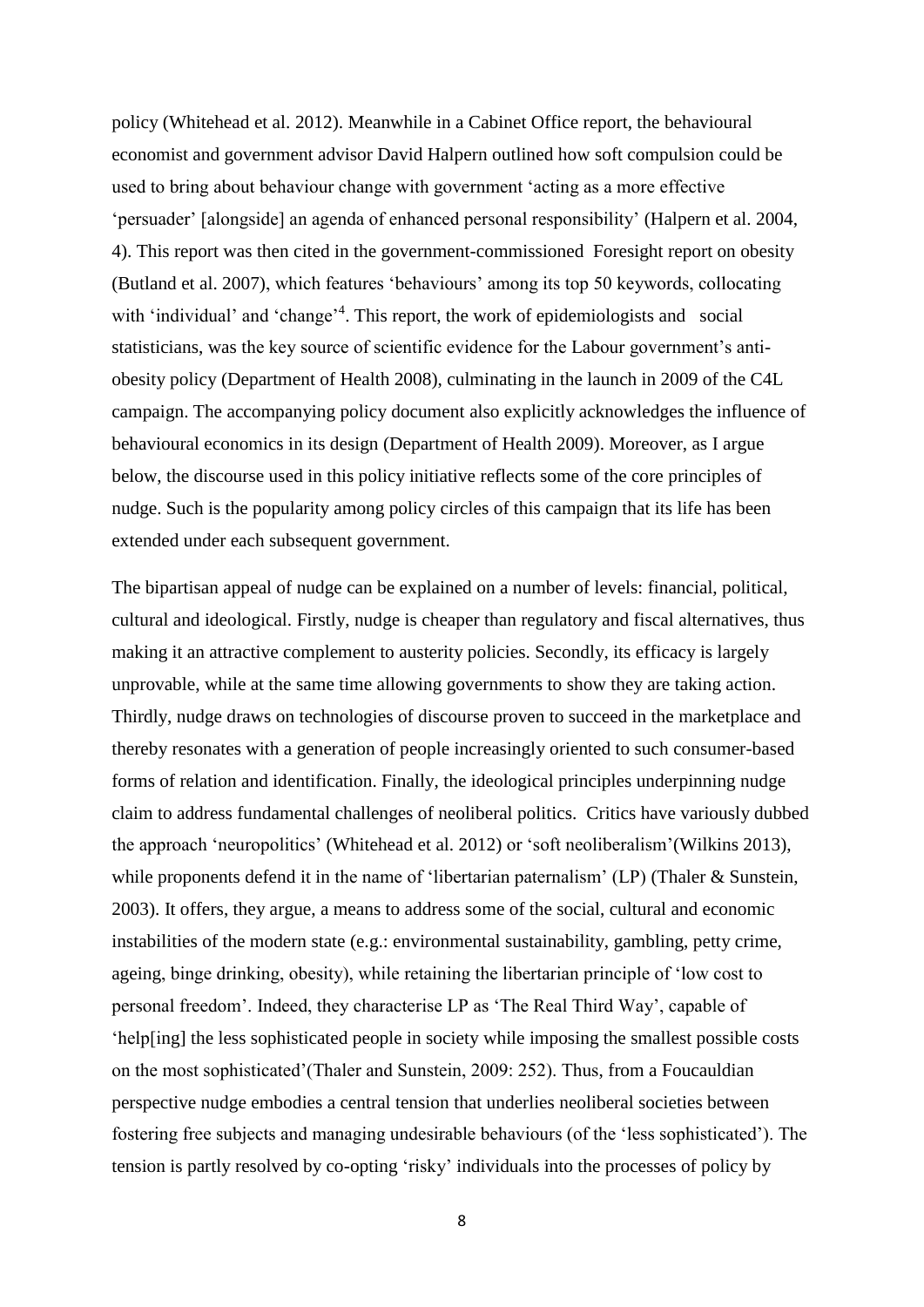encouraging them to regulate their own behaviours. In doing so, widening social inequalities are accepted and legitimated by activating individual responsibility in the name of a more benign, 'paternalistic' liberalism. Viewed from this angle, nudge is a form of governmentality.

Much of Thaler and Sunstein's defence of nudge rests on preempting libertarian critiques that government interventions interfere with freedom of choice (Thaler and Sunstein 2003). Indeed, a crucial feature of nudge is its emphasis on non-coercion. However, as Goodwin (2012) argues, this is based on a limited, utilitarian conception of liberty as freedom from rather than genuinely empowering freedom to. Libertarian paternalism does nothing to alleviate the 'arbitrariness of social and natural contingencies' (Rawls 1999) which produce unequal abilities to take advantage of the choice opportunities provided by nudges. In fact, the advanced liberal state is not concerned with the acceptance and preservation of freedom as a pre-given, but rather with its ongoing manufacture as a technology of (self)-governance (Foucault 2007). Nudge thus provides a policy framework in which to construct more amenable subjectivities in the putative exercise of free choice. Rather than mitigating neoliberalism, it provides a mechanism for its continued political legitimation.

The conceptual underpinnings of nudge can be traced back to work in psychology and behavioural economics(Tversky and Kahneman 1981; Kahneman and Tversky 1984), and in particular the theory of 'bounded rationality'. Thaler and Sunstein (2008) argue that we operate with two cognitive systems: the Reflective and the Automatic, with the latter being the dominant force shaping decision-making processes. Thus we are prone to make rather poor decisions that are not necessarily in our own interest, as a result of environmental conditions like partial or unevenly framed information, alongside various cognitive limitations like imperfect reasoning or memory, inertia, emotional biases like a preference for the status quo, and a tendency to rely on mental shortcuts. Nudges exploit this by making subtle adjustments to our decision-making environment (e.g. changing default options or reframing messages) so as to make better choices (as prescribed by policy experts) easier or more attractive. Thus rather than provide the institutional and discursive spaces within which to stimulate rational deliberation over, say, public health, nudge is designed to strategically exploit our supposed limited rationality.

Nudge is premised on an ancient, well-rehearsed and highly problematic dualism between the rational and the emotional. The argument is that our tendency towards 'cognitive ease'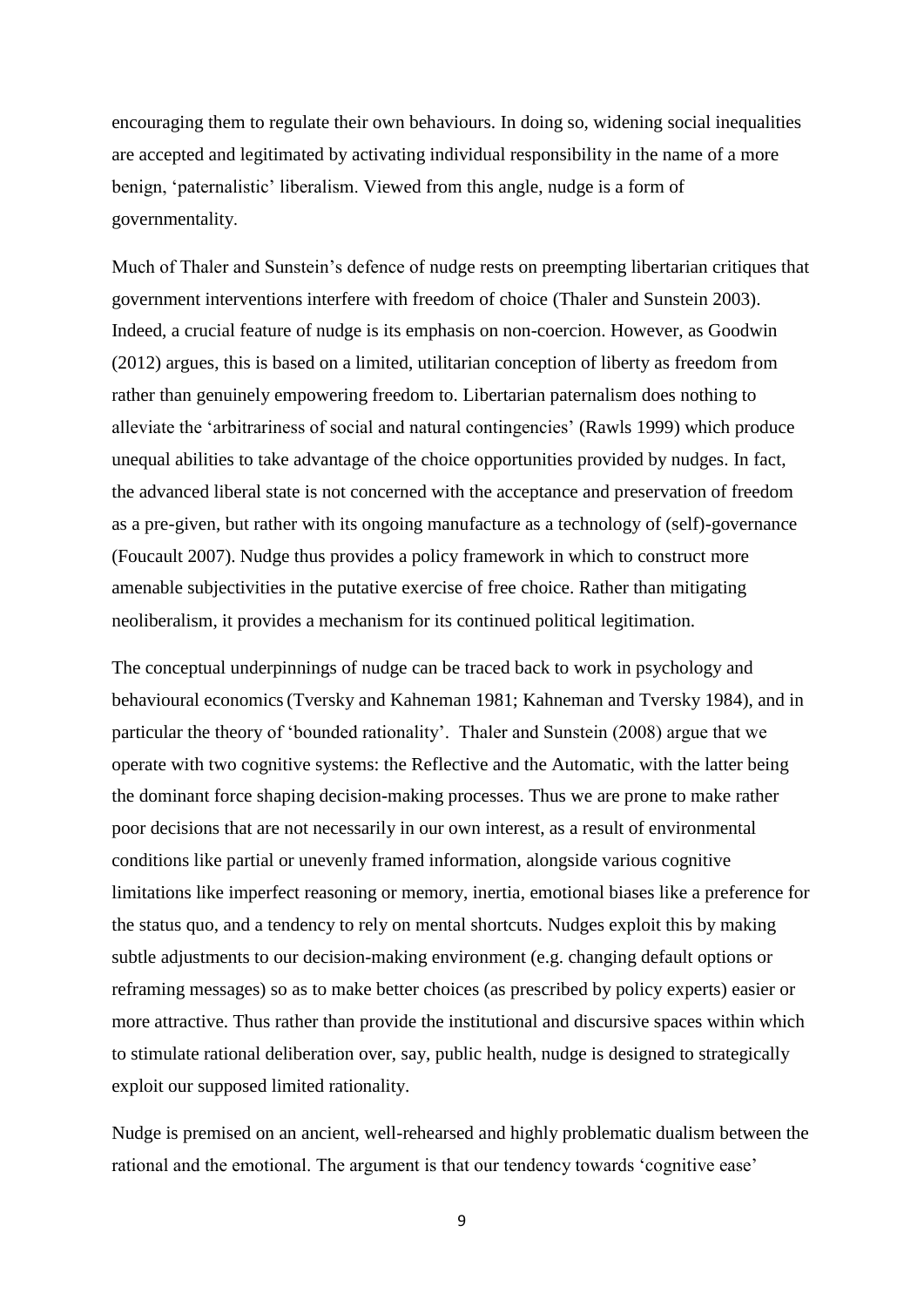(mental laziness) means that Automatic, irrational desires (e.g. immediate gratification) and fears (e.g. losing what we already have) tend to impede our ability to make more rational decisions. In fact, these ideas can be traced as far back as Jeremy Bentham's utilitarianism. His 'axioms of mental pathology' identified loss aversion, status quo bias, and laziness (or 'the interest of the pillow') as important mechanisms in determining happiness (1983: 85, cited in Quinn (2016: 7).

When applied to welfare policy this utilitarian approach raises critical concerns about the validity and authority of 'expertise' (Wilkins 2013, 400), since it gives licence to policy makers to pathologise citizens' natural behaviours as inherently irrational and in need of 'rationalising' correction by experts, effectively rewriting the neoliberal narrative of the political subject. It is a short step from this to pathologise the individuals who display those behaviours, labelling them as deviant or abnormal. In fact, Thaler and Sunstein provide exactly the ammunition to do this by suggesting that these cognitive resources (the operations of the Automatic and Reflective systems) are not distributed evenly across the population (hence their distinction between the less and the most 'sophisticated'). We are given the analogy of Star Trek's Mr Spock as the archetypal user of his Reflective System. In his decision-making rationality is paramount. Thaler and Sunstein contrast this with Homer Simpson who is dominated by his Automatic System: 'One of our major goals … is to see how the world might be made easier, or safer, for the Homers among us (and the Homer lurking somewhere in each of us). If people can rely on their Automatic Systems without getting into terrible trouble, their lives should be easier, better and longer' (2009: 22). Thus nudge takes this highly problematic separation of the rational and the emotional and politicises it further by suggesting civil society can be divided into the rational versus the irrational 'Homers' who should be nudged out of their delinquency.

This raises two important critical questions: who exactly are the 'less sophisticated in society' and by what discursive processes are they categorised thus? In the case of C4L we must therefore ask which (potentially obese) sub-groups are targeted through this campaign. This involves looking not only at how social actors are represented in the adverts (section 8 below) but also the discourse practices whereby certain sections of the population were. behaviourally 'profiled' in preparation for this social marketing campaign. In 2006 government set up the National Social Marketing Centre to conduct 'audience segmentation' research in order to produce a typology of the most at risk families which 'exhibited behaviours and held attitudes with regard to diet and activity that suggested their children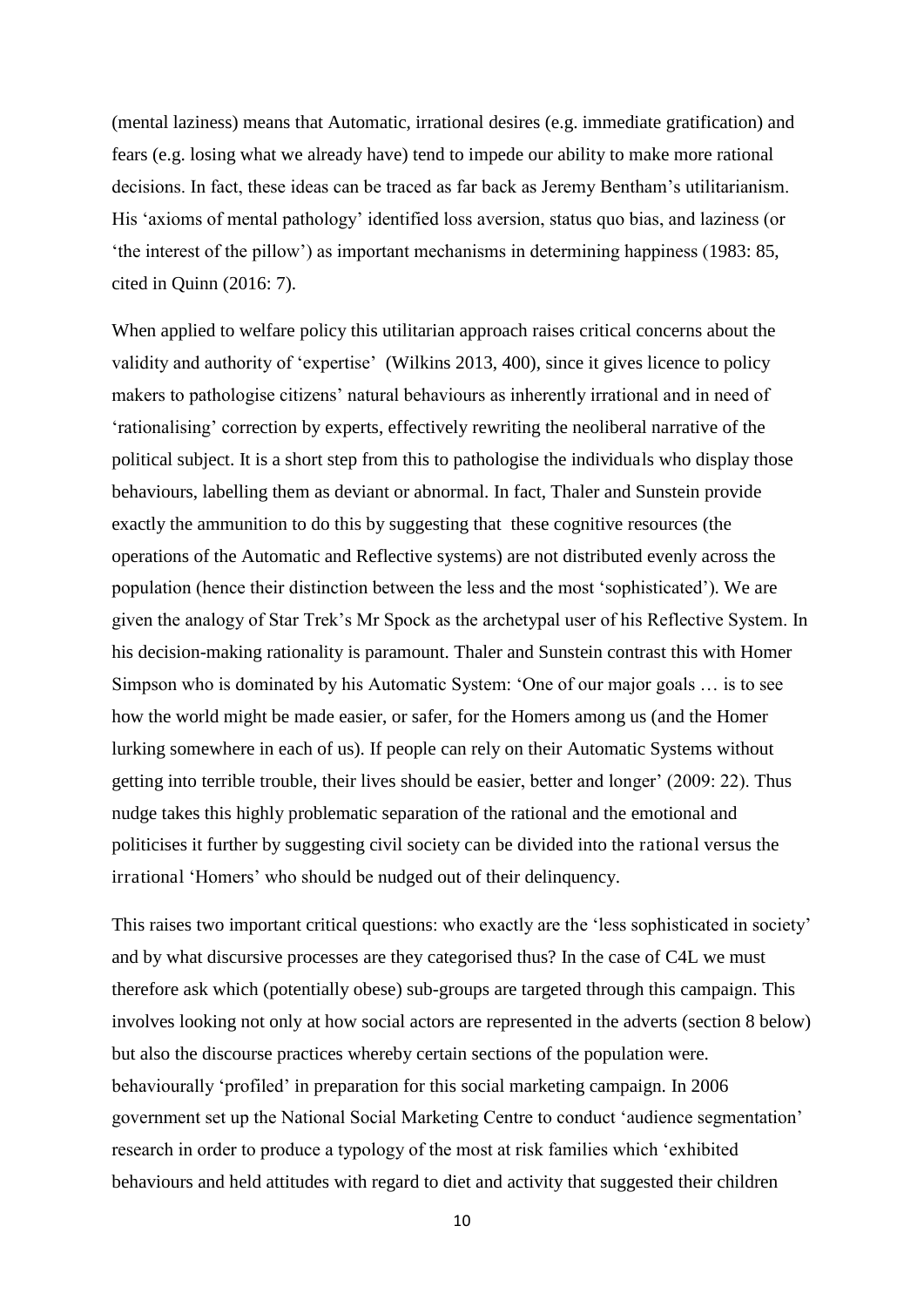were at risk of becoming obese' (DOH, 2009, p. 19). In turn this was used as the basis for identifying a set of behaviours and attitudes that would be targeted and problematized in C4L. The influence of nudge is evident here when we map the delinquent behaviours identified in C4L (DOH, 2009, p. 19) onto the cognitive flaws associated with the 'Automatic System' responsible for our poor decision-making (Thaler and Sunstein 2009). Thus the target of C4L is:

| <b>Automatic System</b> | 'At risk' dispositions targeted in C4L                        |
|-------------------------|---------------------------------------------------------------|
| 'cognitive flaws'       |                                                               |
|                         |                                                               |
| Unreflective            | 'recognises childhood obesity is a problem but does not       |
|                         | believe their own child is overweight'                        |
| Short-termist           | 'prioritises their child's immediate gratification over their |
|                         | long term health'                                             |
| Uses bad heuristics     | 'routinely underestimates amounts their children eat and      |
|                         | overestimates how much they exercise'                         |
| Influenced by social    | 'perceives health living to be a middle class aspiration'     |
| stereotypes             |                                                               |

The C4L policy intervention is thus premised on the assumption that at the heart of 'the UK's greatest public health crisis' are flawed attitudes among 'at risk' groups. Obesity is a problem which correlates strongly with social deprivation: the most deprived 10% of children are twice as likely to be obese as their least deprived counterparts. Indeed, the 'at risk' cluster families identified above demographically fit this pattern. However, individualised solutions are ultimately acknowledged to be more attractive:

'Solutions to address the obesogenic environment such as changes in transport infrastructure and urban design… can be more difficult and costly than targeting intervention at the group, family or individual' (Butland et al., 2007: 11)

Hausman and Welch (2010) suggest that individual nudges should be assessed on the basis of a kind of moral cost-benefit analysis wherein, for example, the societal benefits of a Texan anti-littering campaign cited by Thaler and Sunstein outweigh the relatively minor costs to personal autonomy. I would go further and argue that in addition to an ethical critique, it is important to understand how nudge is an expression of neoliberal governance, and how its presumption of 'irrational' target audiences helps reproduce and endorse the social practices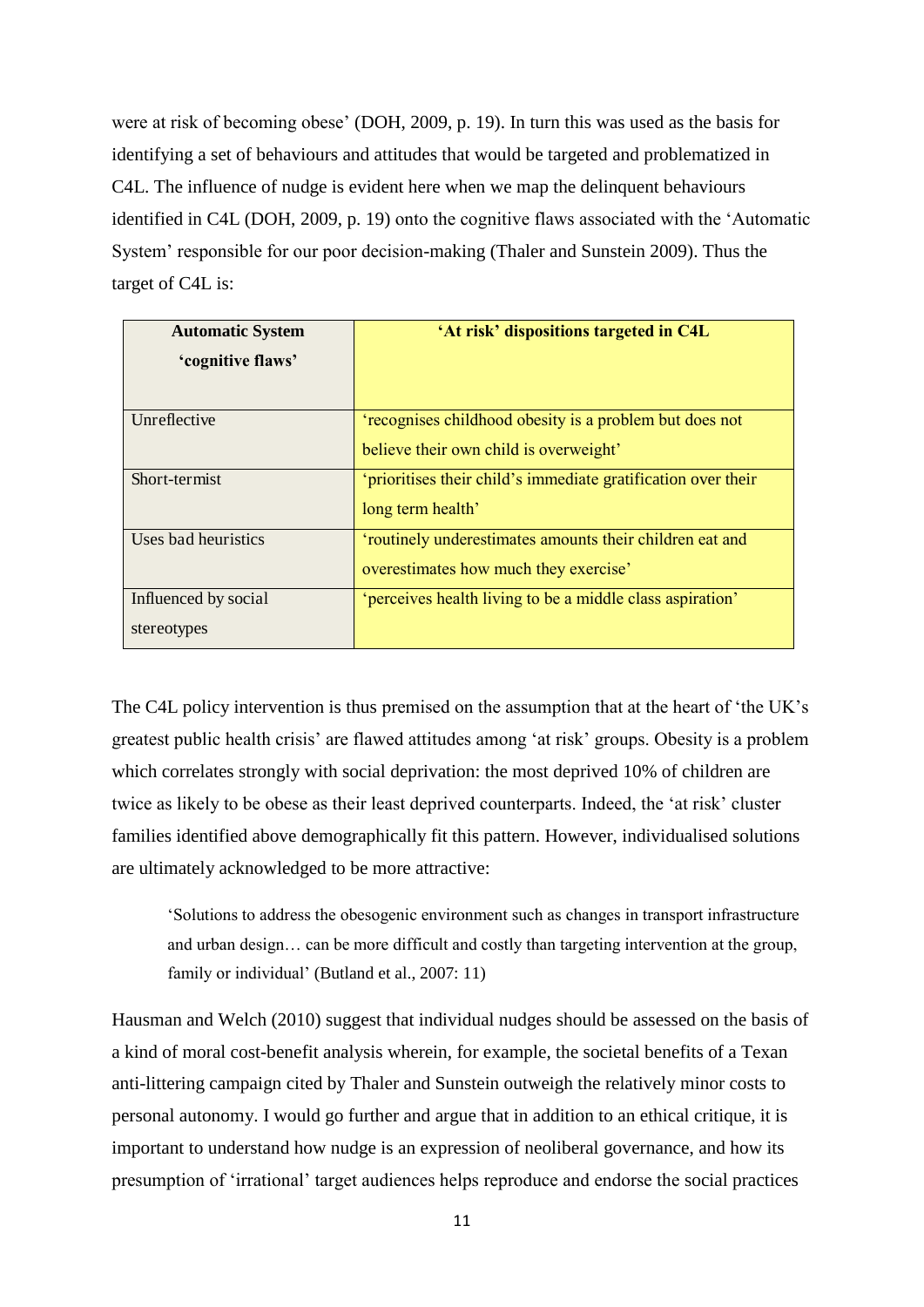and unequal relations of consumer capitalism. A governmentality perspective, I argue, helps focus critical attention on the problematic model of rationality which underpins nudge. From this perspective rationality is not a matter of transcendental reason against which normative judgments can be made, dividing the population into the 'more' and 'less' sophisticated, but instead a matter of historically embedded social relations (Lemke, 2000). Thus it forces us to consider the links between a person's material and social circumstances and their ability to engage in 'rational' decision-making. As Rose (2001) argues, understanding the operation of 'biopower' in late modernity is a matter of identifying the practices of governmentality that produce compliant, self-disciplinary subjects. Here I take up this question by examining their realisation in the C4L campaign.

#### **Multimodal critical discourse approach**

CDA offers a useful analytical framework for approaching this problem since it offers a detailed theoretical account of the role of semiosis in mediating and structuring social life (Fairclough 2005). Given its dialectical ontology, CDA engages in transdisciplinary dialogue with social scientific theory in order to illuminate the role of language in structuring social practices. Here I bring the concepts of governmentality and biopower into dialogue with the multimodal analysis of discourse to examine the strategies used in C4L to target certain subpopulations and secure their self-disciplinary governance by means of expert knowledge . I begin by examining the range of discourse and social practices which intersect to produce this policy intervention, since these help explain the genres, discourses, and styles which it draws on (Fairclough, 2005). I then investigate the semiotic resources used to convey the policy problem and enlist 'at risk' citizens in the active regulation of their own life and health. I therefore ask:

- How does C4L represent its target audience and encourage identification?
- How does C4L represent its core policy message of disease risk?
- How does C4L encourage active engagement?

To this end I draw on the model of multimodal critical discourse analysis proposed by Machin and Mayr (2012; Machin and Mayr 2013). This approach is derived from social semiotics (Kress and Van Leeuwen 1996; Kress and Van Leeuwen 2001) and argues that the critical analyses of texts can be enriched by examining the full range of communicative modes through which meaning is produced. In the following analysis I treat language (spoken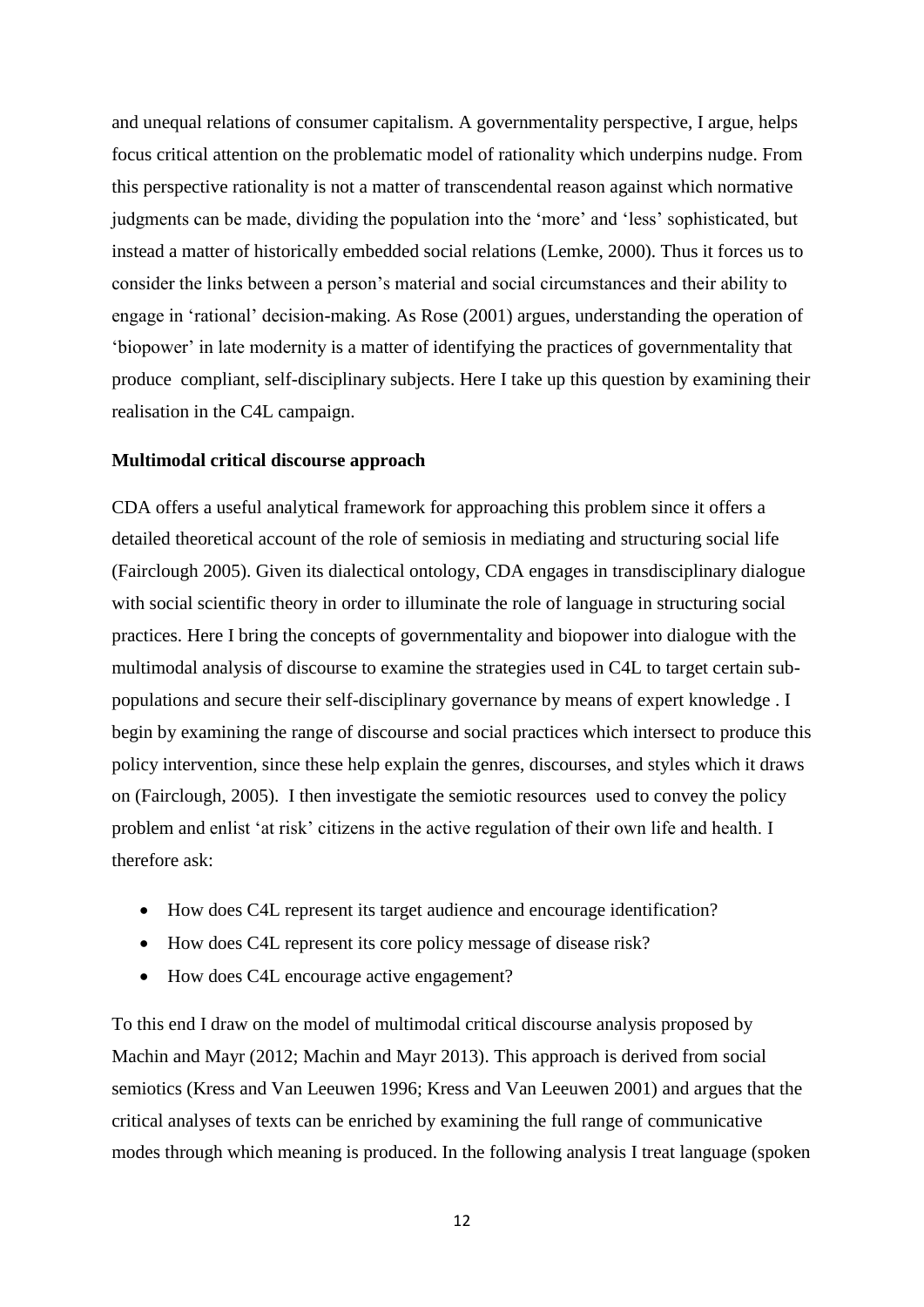narratives), visuals (cartoon setting, animated characters, design features), and audio (music, speakers' voices and accents) as the key semiotic resources which comprise the discourse of C4L. I analyse the choices made by the creators of C4L in bringing these resources together to attract an 'at risk' target demographic and nudge them towards behaviours compatible with policy aims. In investigating the first question I draw on the visual and linguistic representation of social actors (Van Leeuwen 2008) and the visual design (Kress and Van Leeuwen 1996) of the C4L family unit. The second question examines the recontextualisation of expert discourse (Van Leeuwen 1993) and the role of visual modality and metaphor in transforming it to fit the logic of preemptive politics and demands of governmentality. Finally the third question focuses on the strategic mixing of visual modalities and interdiscursive links to other discourse practices in order to produce consumerist forms of engagement.

## **Overview: C4L as discourse practice**

The policy document launching C4L is confident about the efficacy of nudge, stating that the campaign 'will of course influence the behaviours of today's children, leading to a gradual decrease in the prevalence of obesity' (Jarvis et al., 2009: 5). It sees social marketing as the key to this goal by providing 'creating a campaign to change …attitudes' and supporting behaviour change through a 'customer relationship management' (ibid.). From the outset C4L thus introduces the language and relations of the market. Indeed, social marketing by definition involves a partnership between government and business. French (2009: 2) defines it as 'the systematic use of marketing concepts and techniques to achieve specific behavioural goals, for a social or public good' (French, 2009: 2). In effect it is a vehicle for recontextualising in public policy the discourse practices, values, and social relations of the commercial sector. Like commercial marketing it aims to influence behaviour, but instead of a product it promotes a set of values, norms and practices. Corporate sponsors include supermarkets Tesco and Asda and the manufacturers Unilever, Pepsico, and Kelloggs, all major producers of 'junk' food, as well as many of the healthier 'diet' alternatives promoted by C4L. The marketing company M&C Saatchi was commissioned to create the campaign and its 'brand assets': a brand logo (Fig 1) featuring colourful human figures, simple 2D artwork using bright primary colours, and the 'Change4life' slogan along with various derivatives like 'start4life' and 'swim4life'. The campaign itself comprises a series of genres: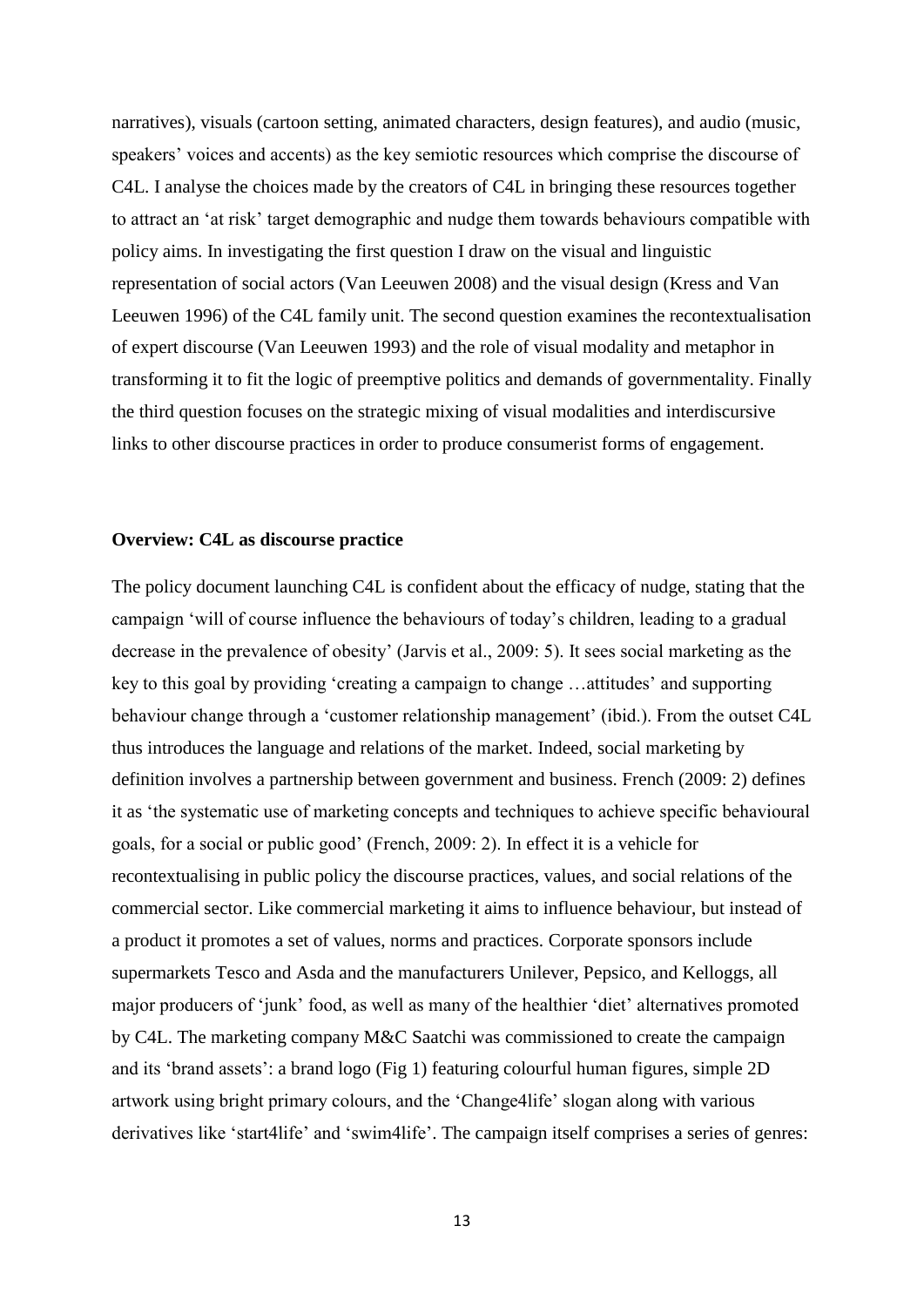a website, leaflets, merchandise, public information posters, and (the centre piece of the campaign) a series of 26 short adverts broadcast on TV since 2009.



## Figure 1: The Change4Life brand logo

## Child-oriented visual design

It is predominantly children (embodied in animated cartoon characters) who ventriloquize the government's policy message in C4L and the overall visual design is designed toattractchildren. The C4L campaign and its brand logo are visually distinctive and 'designed to be accessible and fun... contain[ing] little 'people' whose presence gives the identity humanity, but they have no gender, age, ethnicity or weight status' (Jarvis et al., 2009: 44). We might say that the C4L animated figures act as empty signifiers, through which the issue of obesity can be personalised, helping young viewers to recognise themselves in the depicted characters and their unhealthy lifestyles as they embark on their behaviour-change journey. The entire campaign uses a bright yellow, highly saturated, unmodulated background for all its communications, conveying the affective meanings 'warm, sunny, positive, adventurous' and constructing a generic, idealised version of reality. (Kress and Van Leeuwen 2002, 345). Such highly simplified visual imagery and bright primary colours are of course commonly used in texts and objects designed for children. As Machin & Thornborrow (2003: 460) observe such semiotic choices create a fantasy text world which allows 'the protagonist increased space for agency'. Creating such a world of possibility, freedom and agency enables C4L to hand responsibility for tackling obesity to children and their families. Moreover these visual strategies are complemented by linguistic ones also designed to attract an audience of children: fairy tale genre conventions involving 'once upon a time' narratives featuring child protagonists; simplified moral framings into 'good' vs 'bad' (lifestyle habits), a childlike register; and the voices of children.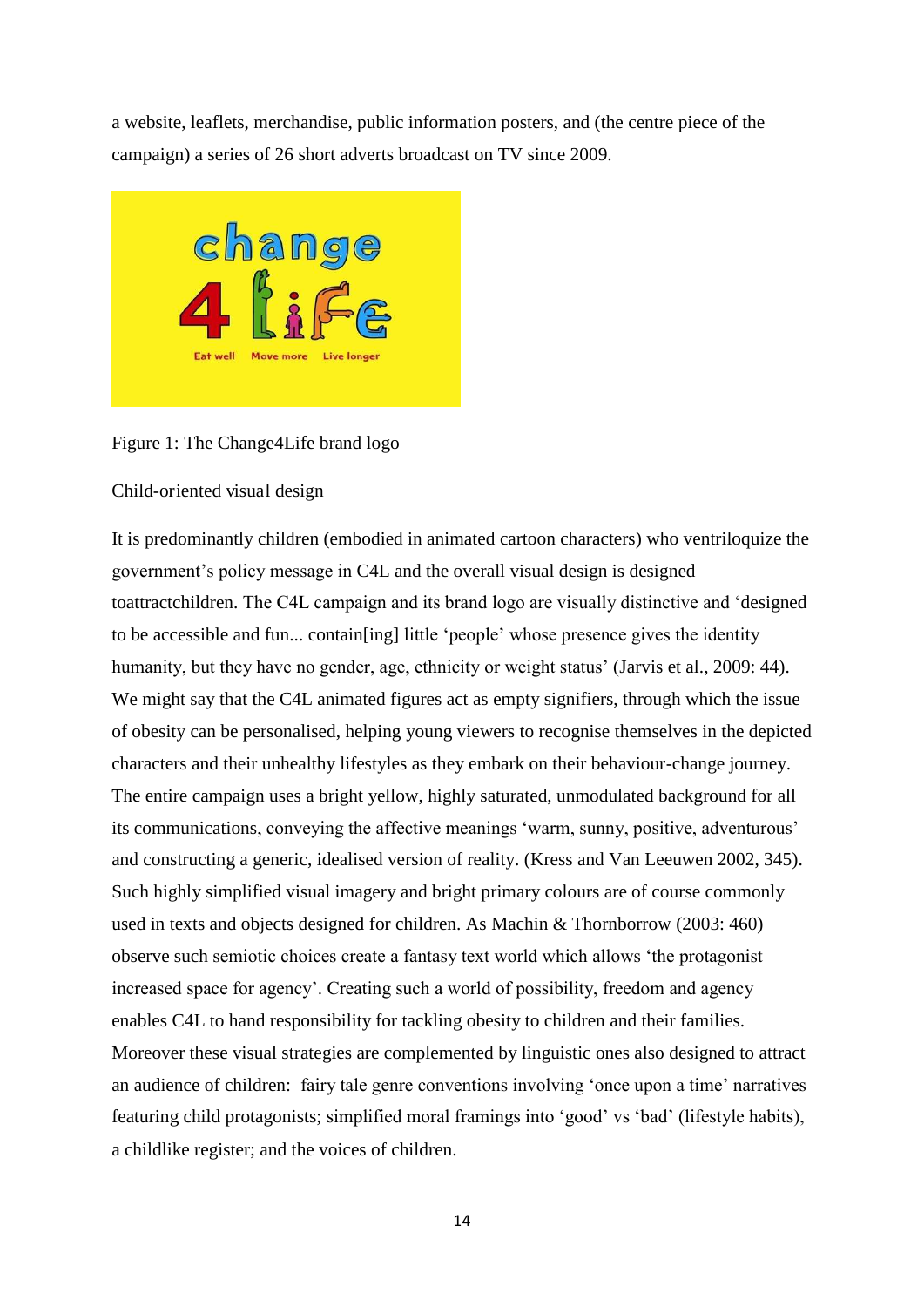# **The C4L adverts**

Each short C4L advert (typically less than a minute) follows a problem-solution pattern: the narrative describes risky lifestyle behaviours (idleness, overeating, eating junk food) and then gives scientific advice on health and nutrition, advocating a healthier 'Change4life'. The participants in these adverts are members of a typical nuclear family (mum, dad, daughter, son, dog), engaged in various domestic activities (mostly eating junk food and watching TV). The setting, a smallish, ordinary-looking family home, is depicted in colourful 2D, while the family members are animated plasticine figures. These were created by Aardman Animations (makers of popular children's animated cartoons and films like Wallace and Gromit) allowing C4L to capitalise on their established brand appeal.

# Linguistic organisation: confessional narratives

The adverts can be divided into two main types. In Type A the addresser, a disembodied government voiceover, directly addresses the depicted family in a colloquial, conversational style 'Honestly! YOU lot! What ARE you putting into your bodies? Come on, let me show *you!'*; 'Want to unstick the kids from the sofa this summer?'. This more direct government intervention is also mirrored visually with a giant hand reaching into the C4L home with a physical nudge (Fig 2 below). In Type B adverts an animated child character delivers a first person narrative confessing unhealthy habits, the disease risks these pose, and how they are now making a 'change4life'. Every advert ends with an urgent, invitational imperative (sign up now; join C4L; search C4L; get your snack swapper now): a consumerist appeal to the viewer to take active control over their health by signing up to the website, claiming their 'free stuff', and engaging in self-diagnosis through instruments like the 'How are the kids?' questionnaire (cf Brookes & Harvey, 2015; Harvey, 2013).



Figure 2: The 'physical' nudge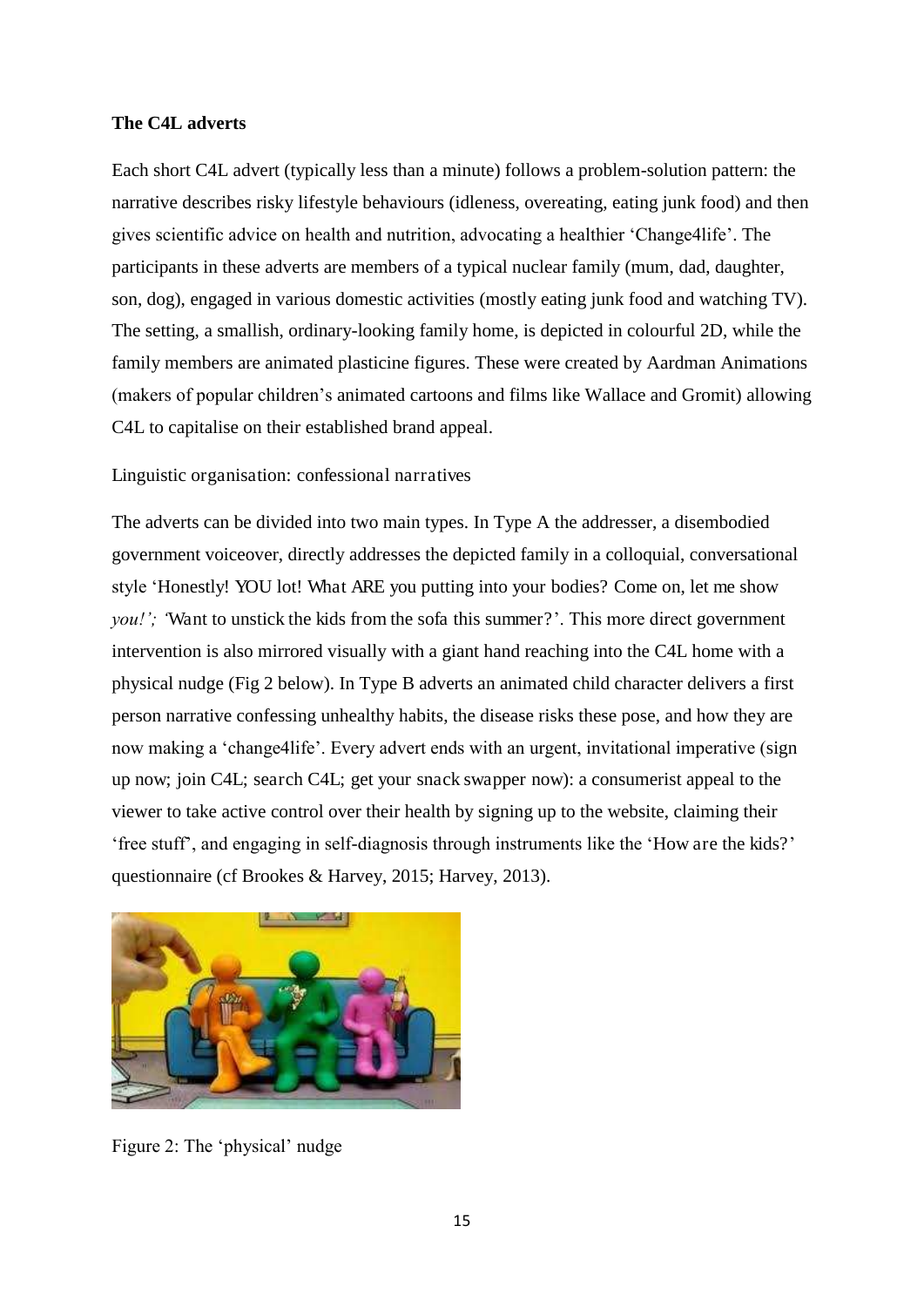The adverts follow a fairly consistent move structure, texturing together three distinct discourses: a lifeworld discourse depicting unhealthy behaviours; a scientific discourse of disease risk (or unhealthy nutritional content) and a behaviour-change narrative. Together these form a basic problem-solution pattern which reflects their governmentality function in problematizing certain lifestyles as 'risky' and exhorting self-corrective behaviour change.

| <b>Description</b>                                           | <b>Example</b>                                                                                                                                                                                                                                                                                                                                                                                                                                                                |
|--------------------------------------------------------------|-------------------------------------------------------------------------------------------------------------------------------------------------------------------------------------------------------------------------------------------------------------------------------------------------------------------------------------------------------------------------------------------------------------------------------------------------------------------------------|
| Lifeworld discourse<br>(problematized lifestyle)             | we don't stuff ourselves with snacks and things, and veg on the<br>sofa. Or do we?; [mum] gives me enough to feed a horse; if they<br>gave out gold medals for sitting around doing nothing then I'd win<br>one; we love pop; I like my snacks; we're always hunting down the<br>sweet stuff                                                                                                                                                                                  |
| Scientific discourse (disease<br>risk/risky substances)      | that could mean heart disease, cancer, or type 2 diabetes; 9 out of<br>10 kids growing up with dangerous levels of fat in their bodies; too<br>many hidden nasties can create dangerous levels of fat in your<br>body; can lead to nasty things like a stroke, mouth cancer, liver and<br>heart disease; we get painful toothache and need fillings<br>there's seventeen cubes of sugar in that fizzy drink [there's] up to<br>ten cubes in one can an' up to 52 in a bottle! |
| (moral/affective) reaction                                   | ugh, nasty, yuk!                                                                                                                                                                                                                                                                                                                                                                                                                                                              |
| Behaviour change discourse<br>(good behaviour<br>benchmarks) | mum's got this new game, snack swapper; now I eat me sized<br>meals; just remember, choose less red go more green instead; fill in<br>our games for life questionnaire; pick your favourite Disney team<br>and help them win; we turn the dial and swap some of our snacks<br>for healthier stuff we like; we're making one o Change4 Life's smart<br>swaps; sugary to sugar free drinks                                                                                      |
| Policy exhortation                                           | join change4life now for your free meal mixer and special offers;<br>sign up now for your free meal mixer; get your snack swapper<br>NOW; search change4life; download the sugar smart app                                                                                                                                                                                                                                                                                    |

Table 1 Move structure in C4L adverts<sup>5</sup>

84% of the adverts begin with a 'lifeworld' narrative about unhealthy behaviours, delivered either through a 1<sup>st</sup> person confession or, where the government voiceover speaks, through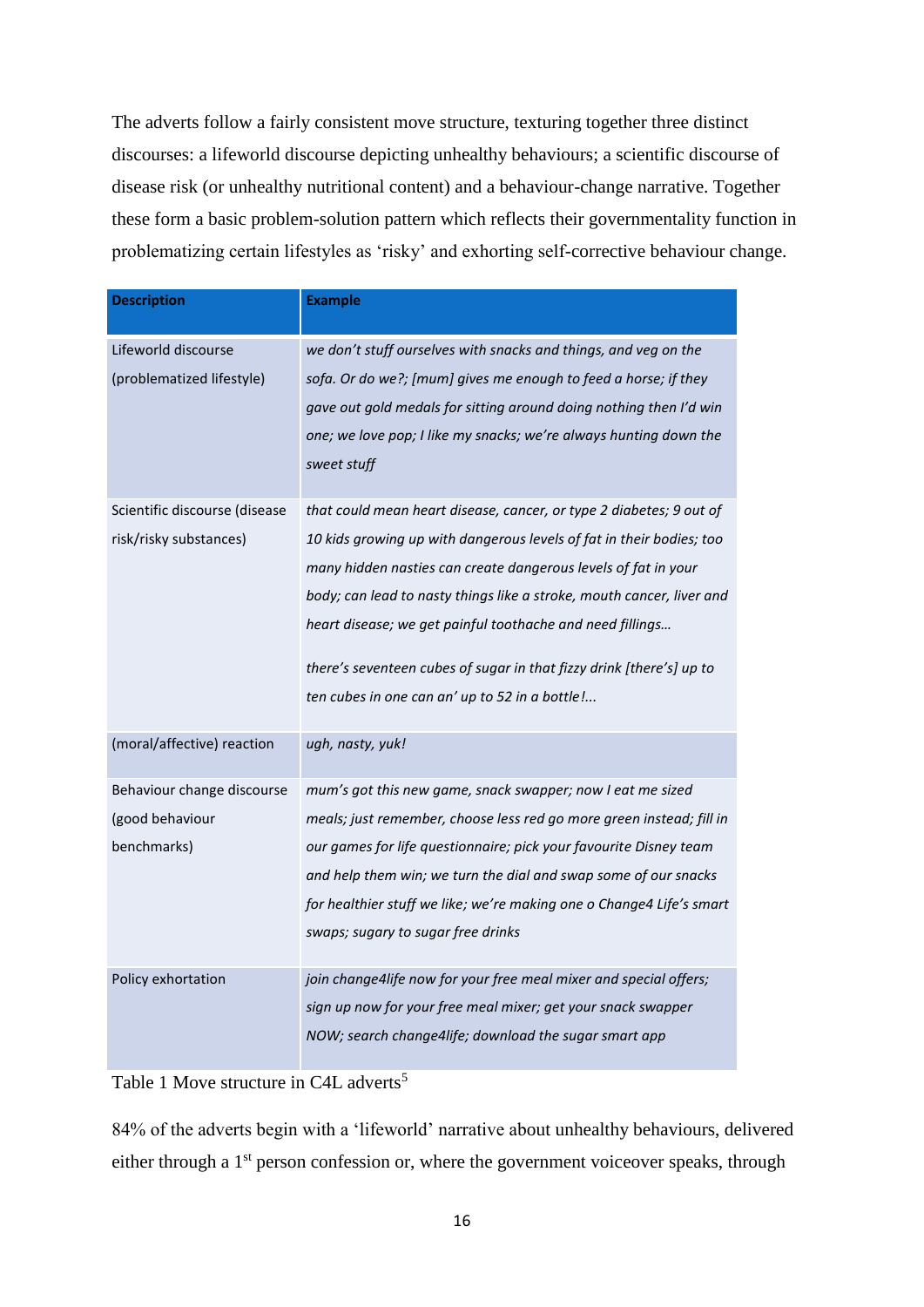'inclusive *we'*. This is then evaluated as a disease risk through a fragment of biomedical discourse whose intertextual source is the Foresight report, transformed in the adverts into a more familiar, proxy authority '*mi teacher'* or '*mi mum'.* The pragmatic impact of this risk is strengthened through very simple, child-like reactions '*yuk!', 'nasty', 'ugh'.* The solution comes in the form of a behaviour change narrative or suggestion. This frequently involves a benchmark for good behaviour encapsulated in a memorable slogan (me sized meals; sugar swaps; smart swaps; choose less red). These exploit the general nudge principle of 'loss aversion' by manipulating a reference point (here, 'the healthy norm') so as to enable the nudgee to compare their behaviour against a benchmark and perceive any deviation from it as a loss. These benchmarks are also reinforced visually (Fig 3) and are then repeated in the closing policy exhortation. Cheerful, upbeat signature music also begins just before the behaviour change discourse in these adverts positively evaluating the 'Change4Life'.



Figure 3: Good behaviour benchmark (right)

# **Pathologising 'risky' (working class) lifestyles**

In this section I ask: how do the C4L adverts represent their target audience? Following Machin and Mayr (2013) I examine the visual and linguistic representation of the social actors in C4L. Up to the two most recent adverts, the only participants are cartoon members of the 'C4L family'. Visually they perform three main types of action: depicting the unhealthy lifestyles problematized in this policy intervention, relaying (with evaluative reactions) the government health advice, and modelling the recommended behaviour change. The genericised representation (featureless plasticine figures) invites a wide audience to identify with these characters, while gender and age are distinguishable by colour, size and voice, enabling the construction of a family unit. In the majority (76%) of adverts their visual depiction is proximate, frontal, and in the setting of the family home, patterns which construe relations of affiliation, equality and identification with the viewer (Harvey, 2013). This is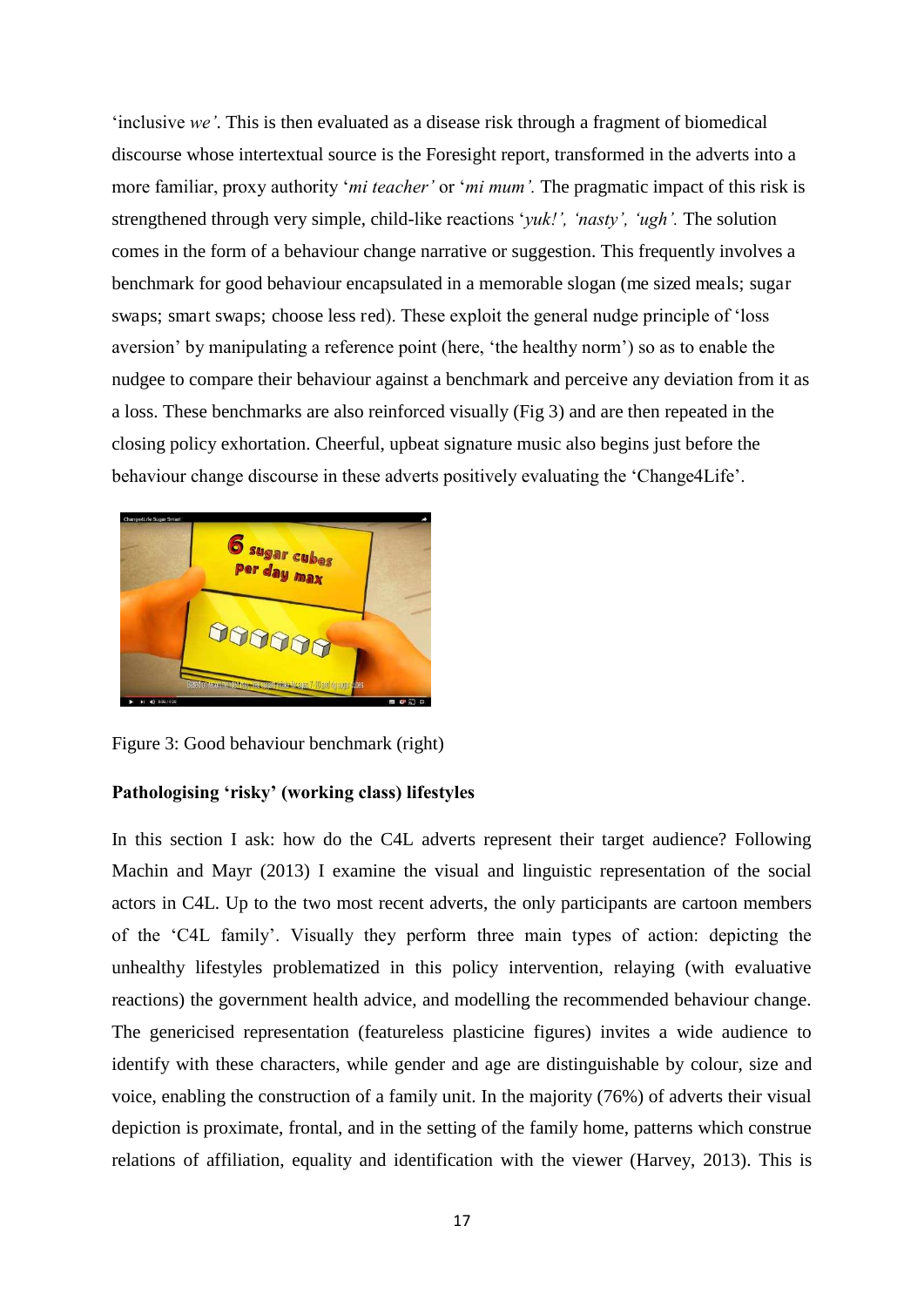echoed in the language, where first person and second person address dominate. Even compared against a spoken reference corpus (BNC),  $1<sup>st</sup>$  person pronouns feature in the top 30 keywords in the corpus, helping to build a conversational and personalised tone. The most frequently represented actions both linguistically and visually are material processes (overfeeding, eating, playing video games, watching TV and, subsequent to a 'Change4life', exercising in the park). Mental affective processes also connote emotionally entrenched 'bad behaviours' ('*we LOVE pop'*) and visually convey horror (at learning of the disease risks they face).

# The children: out of control

The children are present in all but three adverts. They participate in all three types of action throughout the corpus but here I focus on their role in construing delinquent (working class) behaviours. Visually they are activated in all but two adverts while the actions they perform help construct a pathological lifestyle on several levels. Firstly, **dietary excess**: material processes represent the children (and their parents) not only eating junk food but in ways which suggest excess and sloth. For instance, while lounging in front of the TV they 'shovel' food into their mouths, 'pour' fizzy drinks down their throats, and frenziedly grab sweets from a giant jar (Fig. 4)



# Figure 4: Dietary excess

While the idea of dietary excess is primarily conveyed through visual images, the accompanying narrative also reinforces the children's active agency through material and mental affective processes '*we're ALWAYS hunting down the sweet stuff'; 'we LOVE pop!'; 'I LIKE my snacks'*. The emphatic stress here highlights how these behaviours are habitforming and emotionally driven; examples of the 'irrational' Automatic System choices which nudge theorists encourage policymakers to focus on.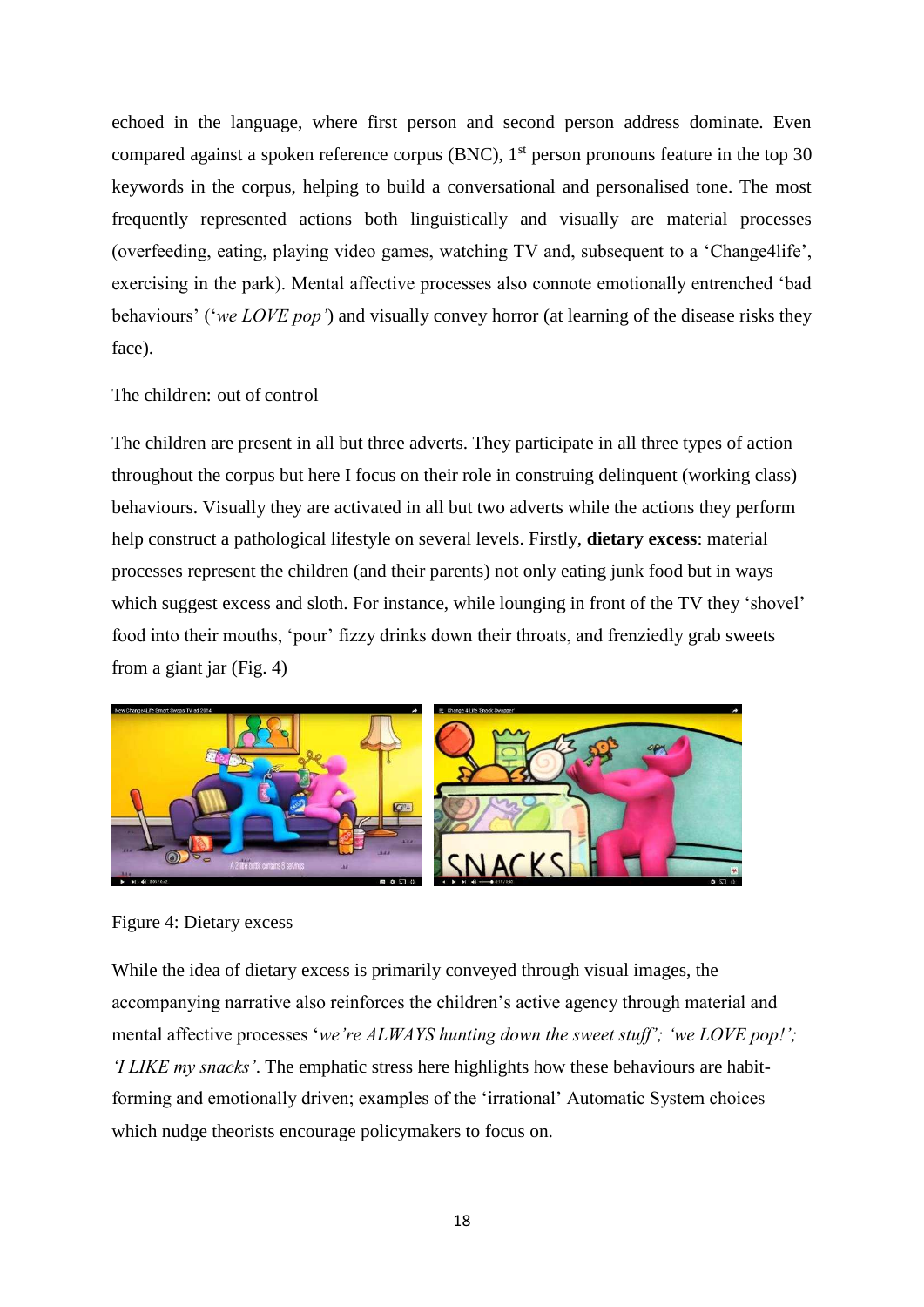

Figure 5: Out of control

Secondly, (and closely related to the idea of excess) the children are depicted as being **out of control**, jumping onto the kitchen counter-tops to raid the cupboard for junk food; swinging on the curtains; refusing to budge from the sofa; haranguing mum for sweets (Fig 5). These delinquent behaviours are also echoed in the narrative wherein the children represent themselves as '*right little monkey(s)'*. The only character voices we hear are, in fact, those of the children (a boy and a girl). Both have Yorkshire accents, which traditionally invokes social meanings like 'warmth, ordinariness' and is one of the poorer socioeconomic regions targeted by the C4L campaign, subtly implying a northern (working class) target audience. In addition to the childlike register, their speech also contains northern English dialect features as in the preceding example where '*right'* functions as an emphatic premodifier.

Mum: misguided, ignorant, saved by C4L behaviour change

The representation of mum is rather more mixed: on the one hand she is the primary instigator of the behaviour change (70% of the time), while on the other hand her **ignorance and emotional vulnerability** are represented as part of the problem. Her parenting is pathologised by representing emotions as an obstacle to dietary discipline. For example, daughter lavishes mum with affection and is rewarded with a giant jar of sweets (*mum's ace,*  but I know how to get around her, get the snacks I want), illustrating how the emotional bias of her Automatic System wins out, succumbing to emotional manipulation. Similarly she is activated in processes of well-intentioned but misguided over-feeding (mum loves me; she thinks lots of food will make me big and strong, but she gives me enough to feed a horse!). The theme of dietary excess is comically underscored through images of her delivering her son's stereotypically working class 'bangers and mash' dinner with a dumper truck. Her ignorance is also construed through mental processes that depict her as being confused about the nutritional basics like shopping and cooking (Fig 6, top right). Despite mum's visual agency in enabling poor dietary lifestyles, the linguistic representation does not blame her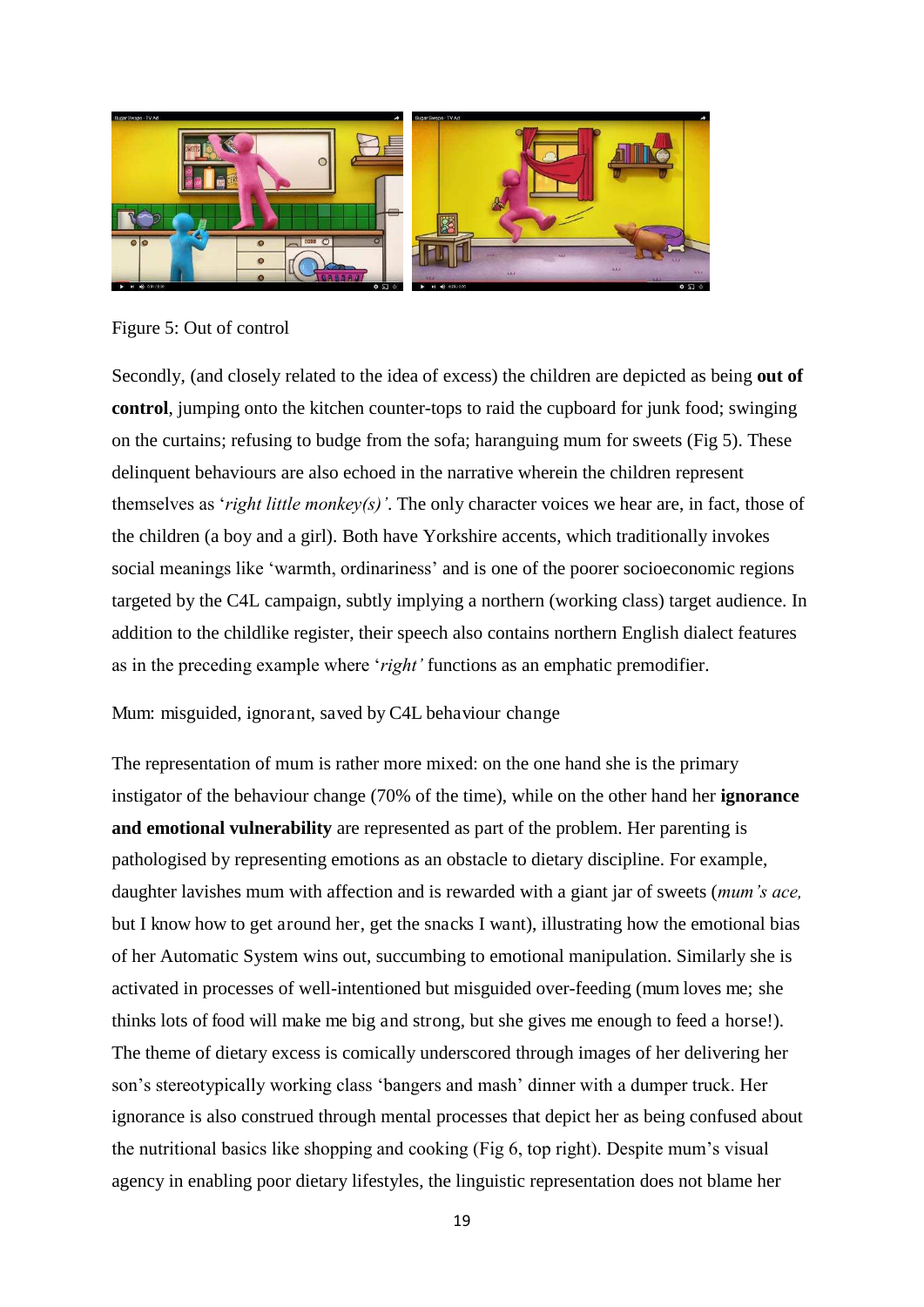explicitly, perhaps to avoid alienating key targets of this campaign 'who are more often the gatekeeper of diet and activity' (Jarvis et al., 2009: 19). Her ignorance is nevertheless assumed through assertions like: 'Eating healthy can be confusing [mum puzzles over two similar-looking ready-meals] *It's hard to know what to buy, especially when we all need a*  different daily amount of calories'. C4L thus offers nutritional advice for mothers whose ignorance and emotional bias require a nudge towards healthier, middle class lifestyles.

Throughout the corpus mum is also helped to become the agent of change, 'levering' her family away from the sofa and their junk food, with the guidance of C4L branded technologies of change: questionnaires; recipes; snack swapper; smart app (Fig 6, bottom). Linguistically mum's role as a force for positive change is realised primarily through verbal processes in which she imposes on the family new dietary rules (mum says we need to make *some healthy swaps; we need to see what's really in* [our drinks]; six cubes a day max, mum says) and material processes in which she engages with C4L's consumerist solutions (*mum's signed us up to C4L; she's got this new game, snack swapper; she's got a special app*).



Figure 6: Mum as ignorant parent (top) and agent of behaviour change (bottom)

Through the representation of children and mum (dad is the least prominent actor, playing a peripheral role), the adverts construe a 'typical', working class, at risk family. Its lifestyle behaviours are represented as delinquent; excessive and out of control, while childhood obesity is blamed on parental ignorance and the misguided use of food as an expression of affection. Although framed in colourful visual choices which create a sensory modality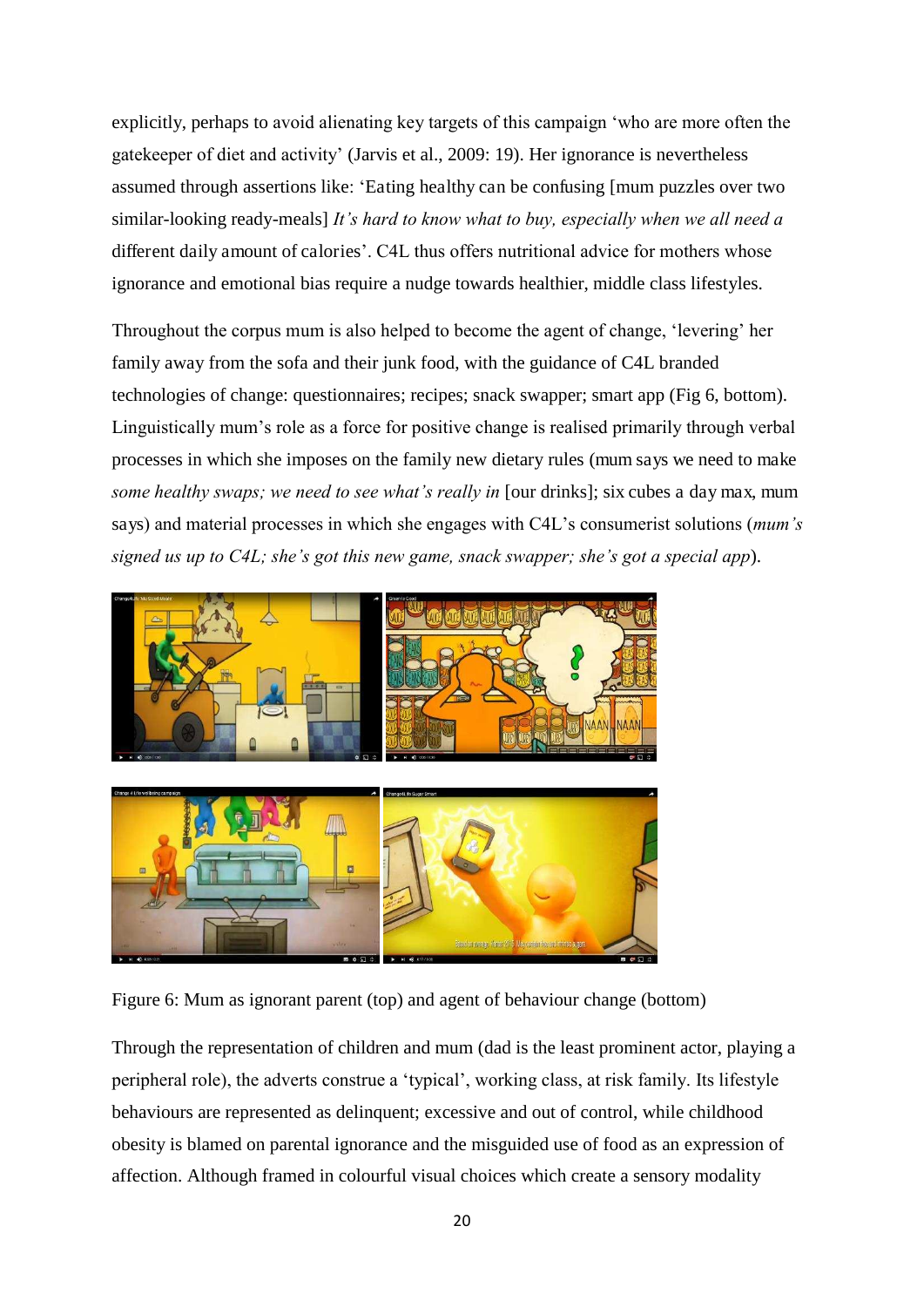oriented to pleasure (Kress and Van Leeuwen 1996), these adverts nevertheless use parental guilt and shame to mobilise behaviour change. As Peeters (2013) argues, neoliberal governance increasingly construes parents as having limited expertise to tackle their children's problems alone. Parenting is thereby politicised, opening the door to the socially profiled 'calculated management of life' (Foucault 1976, 140) and the pathologization of the working classes.

A 'working class' target audience can also be inferred from a series of very short C4L 'policy placement' ads aired just before The Simpsons cartoon, to which visual intertextual allusions (Fairclough, 2003) are clearly made:



Figure 7: The Simpsons (left) and The C4L family (right)

The allusion acts as a humorous short-hand for the kinds of unhealthy lifestyles this campaign seeks to address. This animated cartoon series is an affectionate parody of a feckless and dysfunctional working class family, thus offering an archetype of the unhealthy 'ordinary' family with whom the target audience is invited to identify. Eating junk food while watching TV, the C4L family's gaze is directed at the viewer, a 'demand' pose engaging with the audience (Kress and Van Leeuwen 1996). Through the 'window' of their TV, the characters thus symbolically invite viewers into the cartoon 'lifeworld' of these adverts, a reminder of how lifestyle nudges redefine the limits of legitimate state intervention into personal life and 'target the collective subconscious of populations' (Pykett et al. 2011, 302).

# **Multisemiotic discourse of disease risk**

In this section I ask: how do the adverts represent their core policy message of disease risk? As I have argued above the politics of late capitalism is centrally preoccupied with the preemptive management of risk. Viewed from a governmentality perspective this relies on the dissemination of expert knowledge in order to prompt self-regulatory behaviours. Public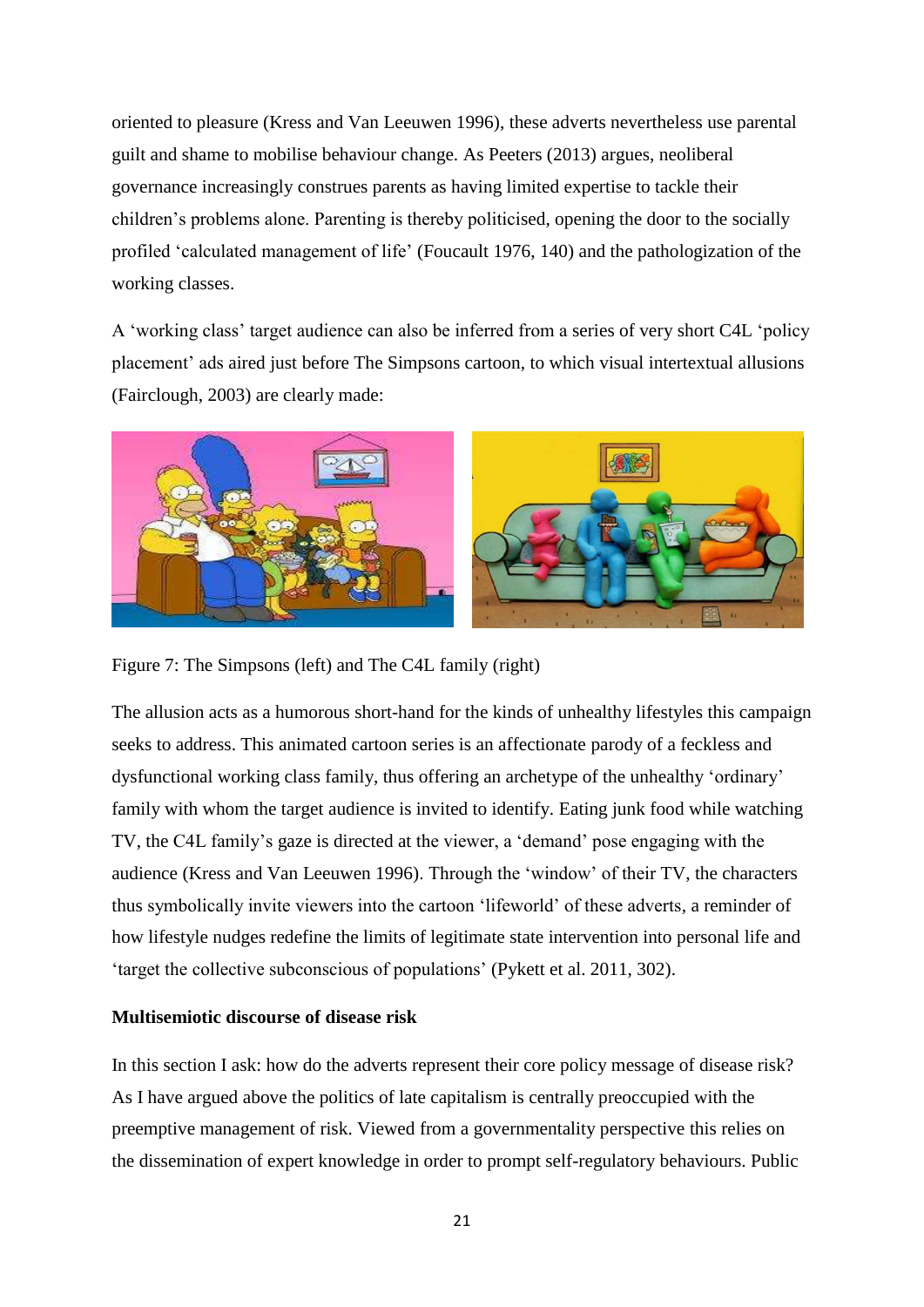health campaigns like C4L can act as a disciplinary mechanism for achieving this, but only in as far as they 'create a space for fear' (Massumi, 1993: 23). At the same time, C4L is directed at children and young parents, and seeks to 'drive, coax, encourage and support people … [to] eat well, move more and live longer' (DOH, 2009, p. 3) by using positive messages about health and behaviour change. These contradictory policy goals (instilling fear while presenting a more positive message) create a dilemma for C4L which, I argue, it attempts to manage through semiotic choices designed to appeal to children, 'sugar coating' with humour visceral images of 'harmful fat', and simplifying a biomedical discourse of disease risk.

#### Representing the body as a site of battle

The majority (77%) of the adverts contain a linguistic and visual scientific discourse conveying **disease risk**, which is recontextualised from the Foresight report. The scientific discourse is linguistically marked by the use of scientific lexis, cause-effect semantic relations, hedged epistemic claims, and the use of simple present tense and inclusive pronouns to render biomedical processes predictable and universal: 'if we eat too much, food gets stored as fat in our bodies, which means we could grow up to have heart disease, cancer, or type 2 diabetes; too many hidden nasties can cause serious diseases as we grow older including type 2 diabetes, some cancers and even heart disease*.'* This is rather esoteric language for its target audience: how many 11 year olds are likely to know what Type 2 diabetes is? Thus the adverts incorporate three further semiotic strategies. Firstly, they localise the source of the problem to the fairly tangible idea of harmful, hidden fat. Secondly, the scientific information is made easier for children to understand through visual cartoon metaphors (arteries as a roller coaster) and technical modality<sup>6</sup> emphasising the sensory qualities of blood and fat. Thirdly, evaluative lexis helps construct an appropriate stance towards these 'facts', organising the message into 'good things' and 'bad things'.

Recognising its emotive connotations and alienating potential, the C4L campaign eschews the term 'obesity' (DOH, 2009, p. 44) and instead talks about 'dangerous levels of fat in the body'. The result is that the C4L adverts represent fat as an enemy inside the body. Linguistically, it is assigned a frightening (harmful; dangerous) agency which 'can lead to *nasty things like heart disease, stroke, Type 2 diabetes, cancer'*. Visually this is achieved through visceral cartoon images of the body's battle with fat. The camera thus zooms into the child's stomach where we see an accumulation of fat clogging up the arteries. This is variously achieved through technical modality (Kress and Van Leeuwen 1996), representing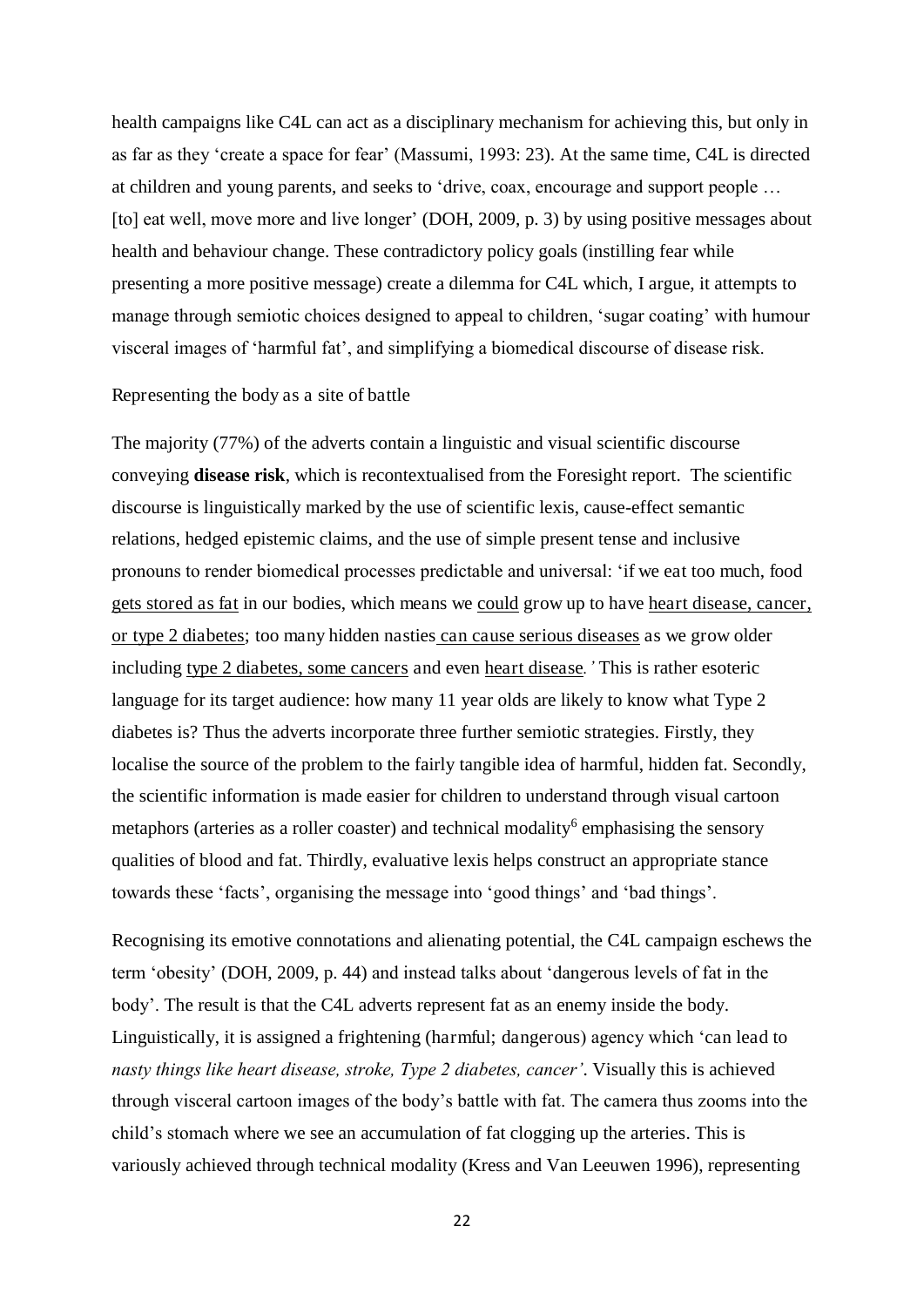this biophysical process in quasi-scientific cartoon drawings (Fig 8 top) and through the metaphors of a cartoon racing car and roller coaster representing blood flow on a collision course with internal fat (Fig 8 bottom). The racing car visually positions the viewer in the 'driving seat' in a manner doubtless familiar for a generation of children used to computer games, inviting active participation in the actions represented.



Figure 8: Top 'How are the kids?' (2009); Bottom '60 active minutes' (2009)

Iedema (2003, 47) observes that 'transposition between different semiotics inevitably introduces a discrepancy that goes or points beyond the original'. How do the C4L images 'go beyond' the verbal message? I would argue that they privilege experiential, sentient modalities and help the child (and parent) visualise the rather esoteric and abstract biomedical process described. Obesity or largeness, would in fact have been easier to convey, but may also have been more easily dismissed by the unreflective target nudgee who 'recognises childhood obesity is a problem but does not believe their own child is overweight' (Department of Health 2009, p19). Thus the image helps simplify for children a discourse of disease risk, while making the ideational content 'real' for the viewer. Moreover, Lupton (2015) argues that when used in public health pedagogy, images which breach the 'envelope of the body' are a powerful way of arousing an emotional response, activating disgust, fear and guilt. Images of blood, fat, excrement, and mucous evoke deep-seated cultural responses to a perceived rupture to the rational containment of the body. Of course in C4L this is realised in a less threatening, 'ideal' cartoon fantasy world in which complex problems are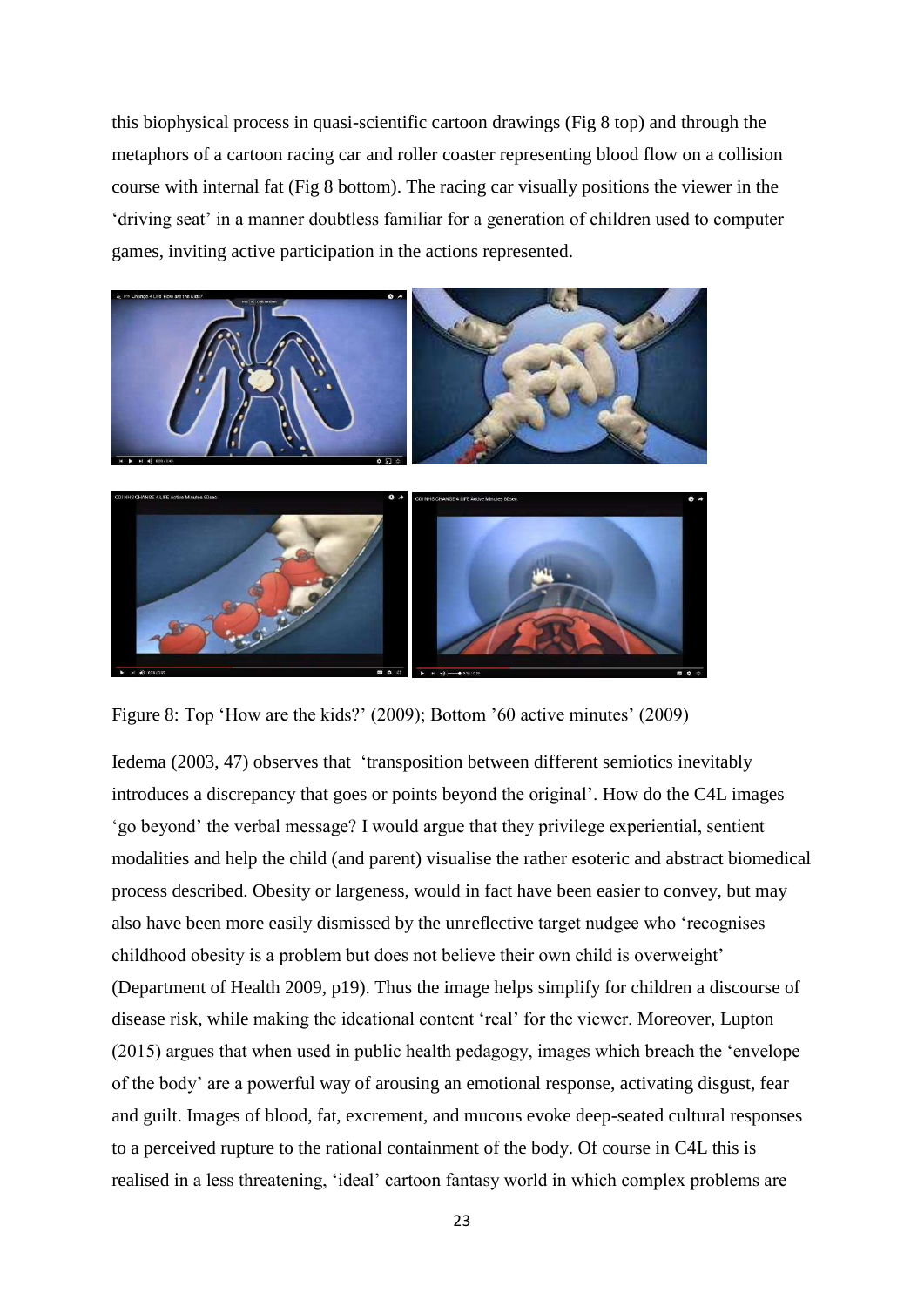solved with ease and 'the baddies' (fat) are always defeated by 'the goodies' (a change4life). Additionally, negative discourse-level evaluation ( Lemke, 1998) of this biomedical discourse is triggered through simple lexis (horrid, dangerous, serious, harmful, painful, nasties, lurking, ugh! nasty! yuk!). This provides the child viewer with an emotionally direct way of processing esoteric knowledge, helping to activate the appropriate 'moral disgust'. This is mirrored visually; the only time we see facial features in the plasticine figures is when they throw up their hands, turn 'pale' and exclaim in horror at the health risks of their lifestyles.



Figure 9: Expressions of horror, 'Be Food Smart' (2013)

# **Towards self-regulation: calibrated lifestyles and the smarter consumer**

In this section I ask: how do the adverts attempt to enlist viewers' active participation? In C4L the 'enemy' is not only inside the body but also '*lurking'* inside our food. As the campaign progresses there is a move towards greater specification of the link between junk food and bodily fat storage. Discursive and material technologies of calculation underpin policy solutions aimed at producing 'smarter' citizens, capable of navigating the health dangers of modern consumer capitalism.

From 2013 (launch of the 'Be Food Smart' campaign) onwards there is increasing quantification of food in terms of its harmful sugar and fat content. The representation of fat is rather graphic and involves a more 'naturalistic' modality than that used hitherto. For example in 'Hidden Food Nasties', 2014, we see the C4L family eating junk food on the sofa. The disembodied voiceover directly addresses them 'Honestly, YOU lot! What ARE you *putting into your bodies? Let me show you, come on!',* whereupon a giant (real) hand reaches in and lifts them out of the cartoon living room and into a kitchen environment. This setting has higher, more 'lifelike', modality than the C4L family home and is scaled up so that the C4L family is now proportionately miniature. They are then told 'THIS is the amount of fat in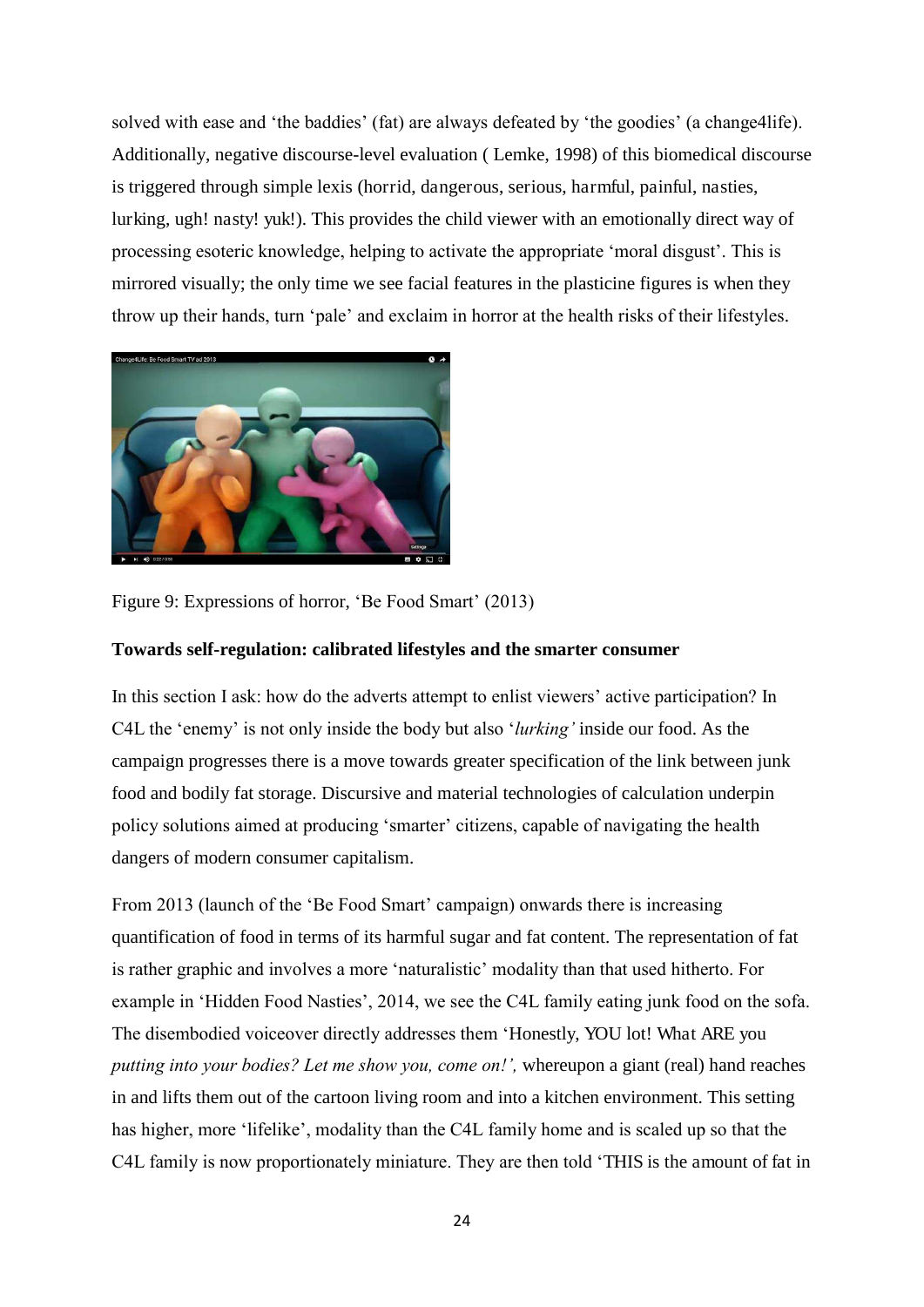*that whole pizza',* while a giant wine-glass is filled with a viscous white substance (Fig 10, left), causing the family to exclaim in horror '*YUK!'* Both the disgust-arousing visual imagery and the exaggerated scale mean the visuals add emotional impact to the message.



Fig 10: Visual cues for calibrating nutritional content

In the case of sugar, extensive consumer testing was used to devise memorable ways of portraying nutrients, experimenting with teaspoons, piles, and eventually settling on sugar cubes<sup>7</sup> . For instance in 'Smart Swaps', 2014, the children are nudged from the sofa where they are drinking fizzy pop, into a kitchen setting. Here they discover with dismay the sugar content of their drinks, measured in cubes 'Up to ten cubes in *one can? An' up to 52 in a*  bottle? *That's LOADS o' calories!'* (Fig 10, right). Compared with the images of fat, these offer a much more effective means of calibrating nutrients visually and linguistically, although they have less power to evoke a disgust response.

The setting is again of interest, since it marks a departure from the usual C4L family home. It provides a great deal of contextualising detail; its verisimilitude symbolically anchors the nutritional message 'in reality'. The setting is thus designed with the greatest degree of naturalistic modality encountered so far in the campaign; compared with the C4L home colour is less saturated and contains more depth perspective, more light and shade differentiation, and more representative pictorial detail. In fact there is a progressive move towards more mixed modality as the campaign develops. From a naturalistic perspective of what visually 'counts as real', the more abstract fantasy world of C4L is frequently mixed with more 'real' settings, nutritional proxies (sugar cubes; fat), and ultimately real people. Nutritional information is also linguistically framed as a 'reality check' (*'we need to see what's REALLY in 'em* [sugary drinks]'; *'sometimes it's hard to know what's REALLY in our food'*), suggesting consumer ignorance is the cause of the unhealthy lifestyles.

The later stages of the campaign continue with this more explicit 'reality check' both linguistically and visually. Thus government statistics on sugar consumption (PHE 2015) are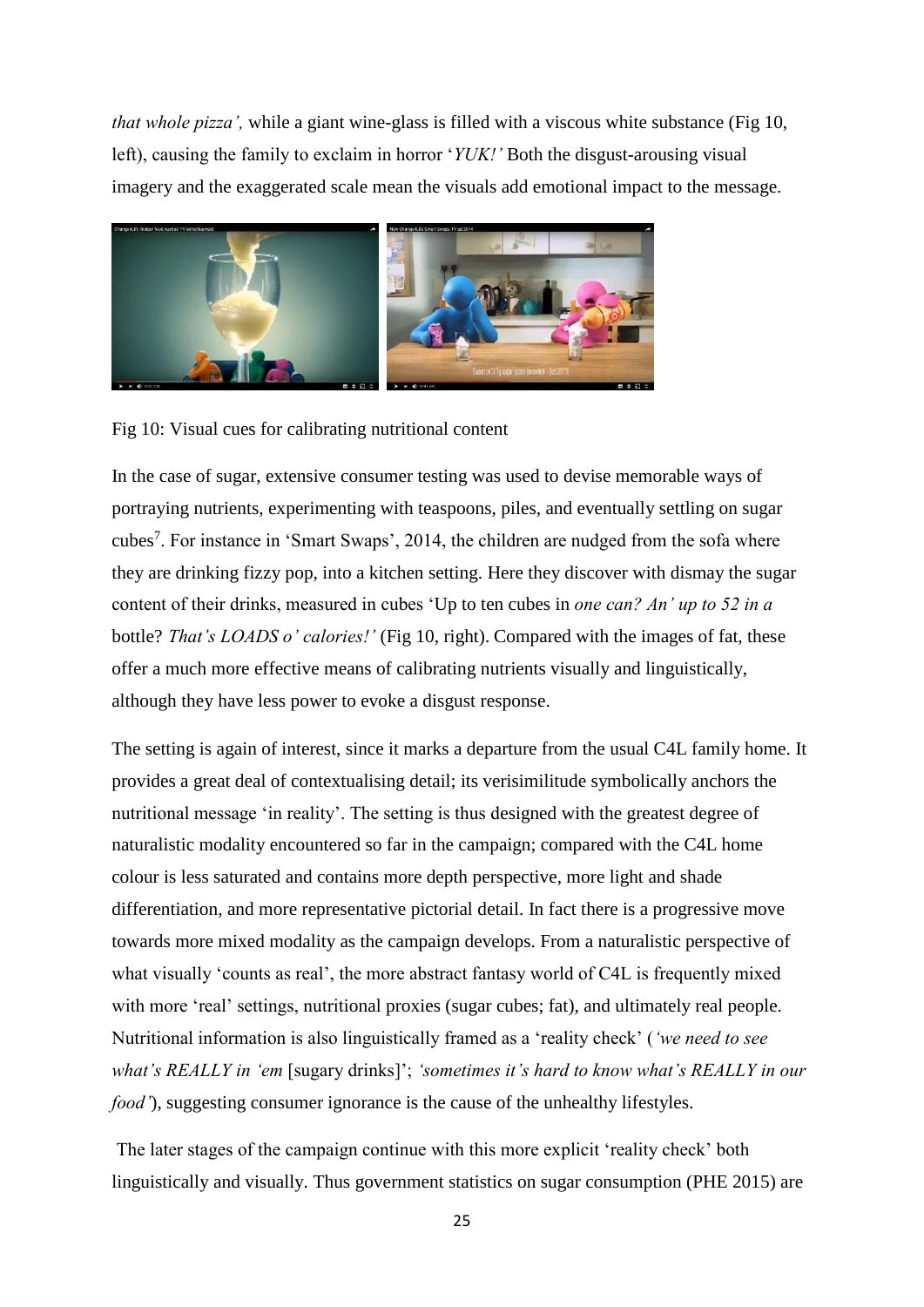recontextualised in more tangible terms: 'Over a year us kids eat a whopping five thousand *five hundred and forty three sugar cubes. That's TWENTY TWO bags of SUGAR! That's*  more than a kid like me weighs*, and I'M FIVE!*' (Sugar Boy, 2016), while sugar cubes are animated to form a boy made of sugar (Fig 11, top left). They then reassemble to represent nutritional content of foods and the diseases their excessive consumption can lead to.



Figure 11: 'Sugar Boy' (2016), 'Be Food Smart Breakfast' (2017)

Sugar Boy (2016) and Be Food Smart Breakfast (2017) feature, for the first time, a real boy who directly addresses the viewer: (*Sugar is lurkin' in our everyday food and drinks…Cos we*  eat and drink too much sugar we get PAINFUL TOOTHACHE and need fillings [sound of dentist drill]. Thousands of us EVEN end up in HOSPITAL having TEETH out. We may look fine on the outside but too much sugar can lead to the build-up of harmful fat on the inside *that we CAN'T see. This fat can cause serious diseases as we grow older [feet of sugar cube* man crumbles] including type two diabetes, [rest of torso crumbles] some cancers, and even heart disease [beating sugar cube heart stops, 'flat-lines', ambulance siren]. But YOU can act NOW!). Here again food is represented as a hidden enemy (lurking). As a reminder of the adage 'you are what you eat', the visual metaphor of the 'sugar person' is used to convey the inexorability of health harms. Thus an adult figure made of sugar cubes steadily crumbles to dust as the boy lists the risks to later life health. Sound effects accompany this message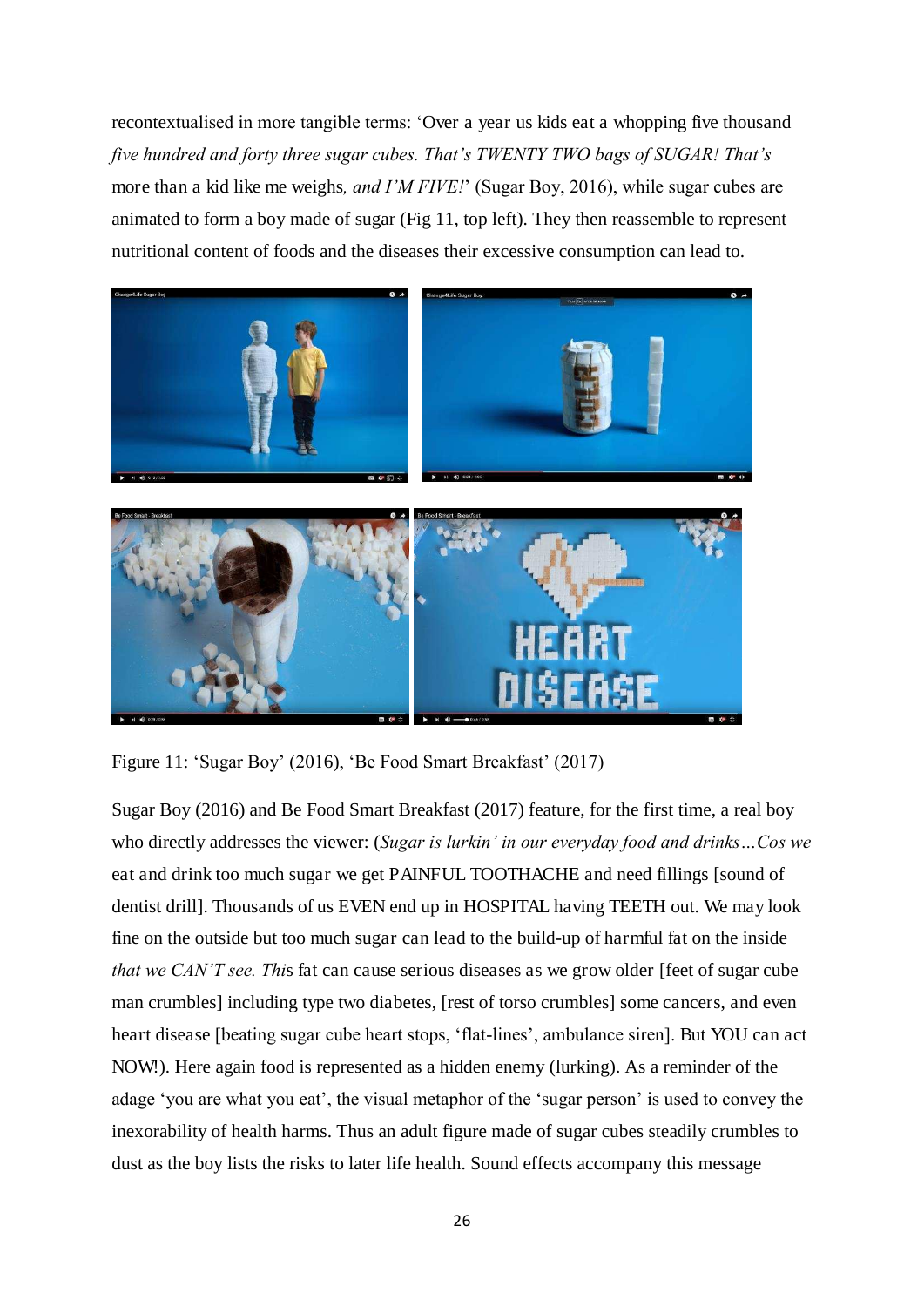(including the universally feared sound of the dentist's drill), culminating with implied death as we hear an ECG flat-lining. These semiotic choices produce a much more visceral and frightening policy message.

What might explain this move towards more mixed, 'realist' modalities and stark disease messages? I would suggest this is because of a policy decision to give a stronger nudge to parents. Prior to the launch of the 'Sugar Smart' campaign in 2015 market research found that parents continue to underestimate their child's weight and sugar consumption, while being 'shocked by the visualisations of sugar when seen as real sugar cubes' (PHE, 2016b)..The sugar smart adverts thus target parents more explicitly, rather than relying (as in earlier phases) on enlisting children as agents of change. This is clear from the closing invitational imperative: 'Download the change for life sugar smart app so YOU can make the changes you need to protect YOUR kids*'*. The adverts encourage personal empathy by depicting a real little boy (with a Tyneside accent – another targeted 'at risk' region); demonstrate relevance through tangible facts about the sugar content of familiar foods; and instrumentalise parental guilt and anxiety through stark images of tooth decay, disease, and death.

## *'Smart' solutions*

Governmentality relies on the voluntary self-regulation of behaviours. Moreover, as Wilkins (2013) argues, a fundamental goal of libertarian paternalism (nudge) is to extend market values to all areas of life and embed them by socialising individuals to adapt to the demands of late capitalism. C4L plays a role in this by exhorting viewers to learn from its expert health advice and become smarter consumers. A consumerist discourse features prominently throughout the campaign: 'smart' is the  $7<sup>th</sup>$  highest ranking keyword in the corpus, while 'free' is the 2nd and the brand name 'Change4Life' is the highest. The closing policy exhortation (present in all adverts) features branded slogans like 'smart swaps' and encourages viewers to sign up to the C4L campaign. They are incentivised to do so by the offer of 'free stuff': merchandise branded by C4L and in some cases sponsors like Disney (stickers, fridge magnets, games, recipes, wall charts, stopwatches); discount vouchers for products on sale from sponsor supermarkets. Some adverts are interspersed with commercial adverts for 'healthy foods' from global corporate sponsors Mars, Arla, and Asda. For instance, a friendly Yorkshire fishmonger at the discount supermarket Asda offers ready-tocook meals to '*make fish simple for you'.* Most recently £11.3m was spent on launching tracker apps for mobile phones. Using barcode scanning technologies, the app shows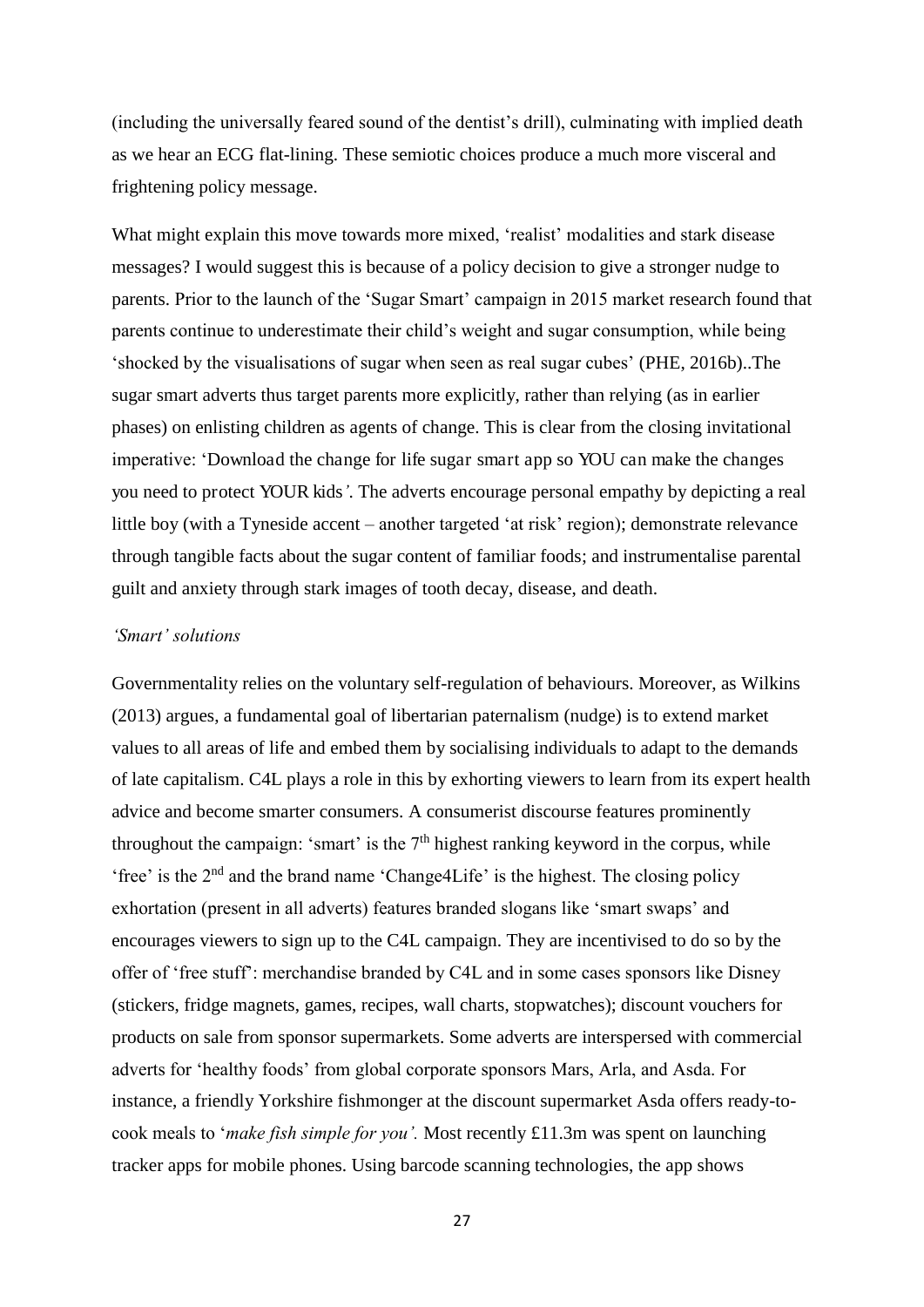nutritional content of foods through the visual metrics of cartoon sugar lumps, fat globules, and salt packets (Fig 12, left). Viewers are also encouraged take an 'IQ quiz' (Fig 12, right) to see 'how food smart' they are. This is available in various formats, including via Facebook, and capitalises on the widespread popularity in consumer culture of psychometric testing. Such technologies are an important interdiscursive practice in modern techniques of governmentality, encouraging viewers to become active participants, self-diagnosing pathologies (unhealthy habits, nutritional ignorance) and directing patterns of consumption.



Fig 12: 'Be Food Smart' app; 'Be Food Smart' online quiz (2017)

In this way C4L draws heavily on commercial communication techniques to sell rather than tell its health promotion message, thereby interacting with citizens primarily as consumers. Time-limited promotions, 'freebies', and discounts at low-cost supermarkets like Aldi and Asda construct an appeal targeted at poorer families. The attempt to incentivise voluntary behaviours fits with the nudge principle of preserving freedom of choice while also exploiting people's tendency towards 'hyperbolic discounting', wherein the offer of a small incentive to do something now is seen to offset the perceived burden of the task . Moreover, website sign-up procedures act as a 'calculative device' to gather demographic statistics which are then used to claim the policy's success in reaching '99% of targeted families'<sup>8</sup>, regardless of whether actual behaviour change occurs. There is, of course, a denial of structural inequalities which lies behind this, as is evident in this quote from the C4L website:

'Myth 1: Healthy food is just too expensive! Loads of people think this is true, but it's actually more likely you will find a lot of cheap healthy meal ideas that help save you money. You just need to be clever about it.' (NHS 2017).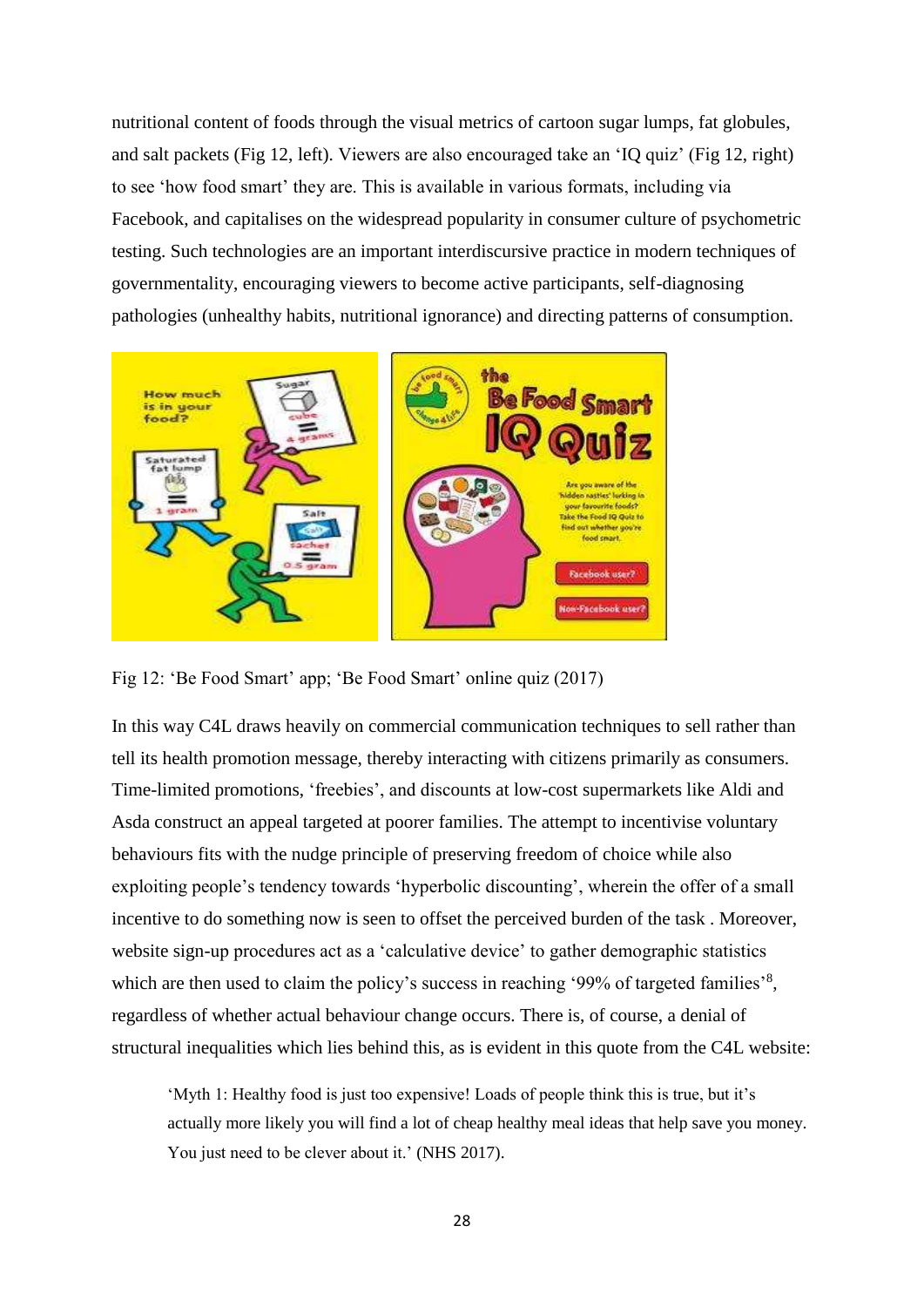Rather than acknowledging the complex material and cultural barriers to health faced by poorer families, C4L instead pathologises their behaviours and offers consumerist nudges. As the campaign progresses C4L more obviously instantiates biopolitics, offering ever more explicit, metrics-driven advice about how to live, eat, and shop. By framing this as a shocking reality check, it seeks to 'create a space for fear' and thereby mobilise self-disciplinary behaviour change. The carefully crafted brand identity with its positively affective meanings is never entirely abandoned, however. The modality remains mixed and the policy exhortation, with its discourse of smarter consumerism, remains colourful and attractive to children.

### **Conclusions**

In this paper I have argued that the UK government's Change4Life anti-obesity campaign can be understood as a form of biopower which uses population surveillance and calculation to formulate and disseminate expert knowledge about disease risk. Then, through multimodal emotional manipulation and consumerist technologies of attraction, it exhorts target groups to take greater responsibility by engaging in prescribed behaviour changes. The approach forms part of a trend among advanced liberal governments in the last decade towards the use of behavioural economics or 'nudge' in public policy. It is a trend the UK government is leading, with its own Cabinet Office 'nudge unit', now partly privatised and advising governments and organisations around the world. Its global spread is reflected in growing critical scholarship on nudge, notably among political scientists and sociologists. However, despite the importance it places on communication strategies, the critical literature on nudge has not yet investigated the linguistic techniques it uses in practice. This paper addresses that gap by offering the first analysis of the multimodal discourse strategies used to operationalise nudge. It provides detailed evidence of how nudge functions as a technique of governmentality in the C4L campaign, instrumentalising fear and parental guilt to produce risk-prepared subjectivities, and despite claims to the contrary, reinforcing an 'individual blame' approach to health inequalities by representing the behaviours of the working classes as delinquent and in want of greater nudging.

The analysis shows how this policy intervention was designed from the outset in a manner amenable to a neoliberal political landscape. The surrounding order of discourse of C4L, bringing together government and business in its design and implementation, provides the conditions for individualistic, consumerist policy solutions to the complex problem of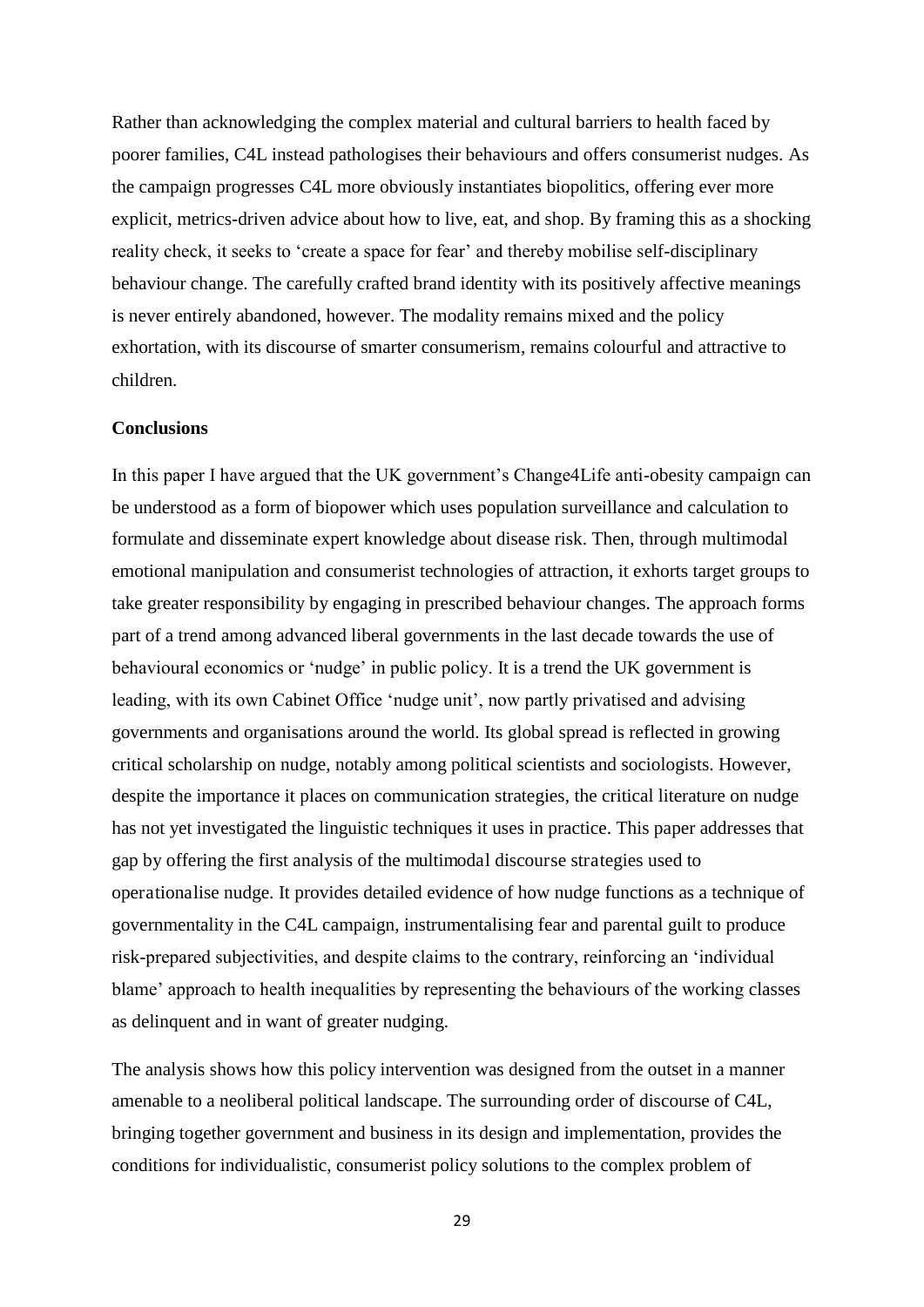obesity. The campaign uses colourful brand logos, slogans, cartoon adverts, and Disneysponsored merchandise designed to attract children and enlist them (and their pester power) as active agents of behaviour change. At the same time corporate sponsors like low-cost supermarkets Asda and Aldi offer, in the name of C4L, discounts on healthier, diet products produced by Pepsico, Danone, and Mars (also major producers of junk food), thereby helping them build a virtuous circle of profit while improving their corporate image.

The main part of the analysis examines a corpus of 26 TV adverts (2009-17), depicting the everyday lives of the cartoon 'C4L family'. I identify three main multimodal strategies: (1) the representation of (northern, working class) lifestyles as delinquent (2) a discourse of risk and threat mobilised through emotional manipulation and (3) a discourse of 'smarter' consumerism.

Firstly, regional accent, interdiscursivity, and intertextuality are identified as strategies whereby a working class audience is subtly targeted. Children are represented as 'out of control' and guilty of dietary excess, while parenting is pathologised by representing mum as nutritionally inept and vulnerable to emotional manipulation. Nudge is based on a problematic emotion-reason duality which it aims to exploit in public policy interventions designed to steer the behaviours of 'the less sophisticated in society'. The C4L adverts reinforce this problematic and socially divisive discourse of nudge by visually and linguistically implying that delinquent working class behaviours, rather than structural inequalities, underpin obesity and its uneven social distribution.

Secondly, I show how preemptive epidemiological discourse of disease risk is resemioticised for an audience of young children through cartoon metaphors and technical modality depicting internal bodily processes of fat storage and arterial blockage. These images are evaluated through simple reactions '*yuk! nasty'*. In this way anxieties are mobilised while rather esoteric, irrealis messages are simplified in an emotionally direct way. The modality of later adverts also incorporates more 'realistic' images to construct an explicit, shocking depiction of health risks targeted at parents. Nudge eschews rational appeals in favour subtle interventions into decision-making environments, for example by reframing the way choices, risks, and so forth are communicated, or by incentivising desirable behaviour. C4L conforms to this principle in so far as it appeals primarily to emotions (fear, guilt) and short-term gratification (offers of free merchandise), although deviates from nudge to some degree in the explicit causal links it draws between lifestyles and disease risk.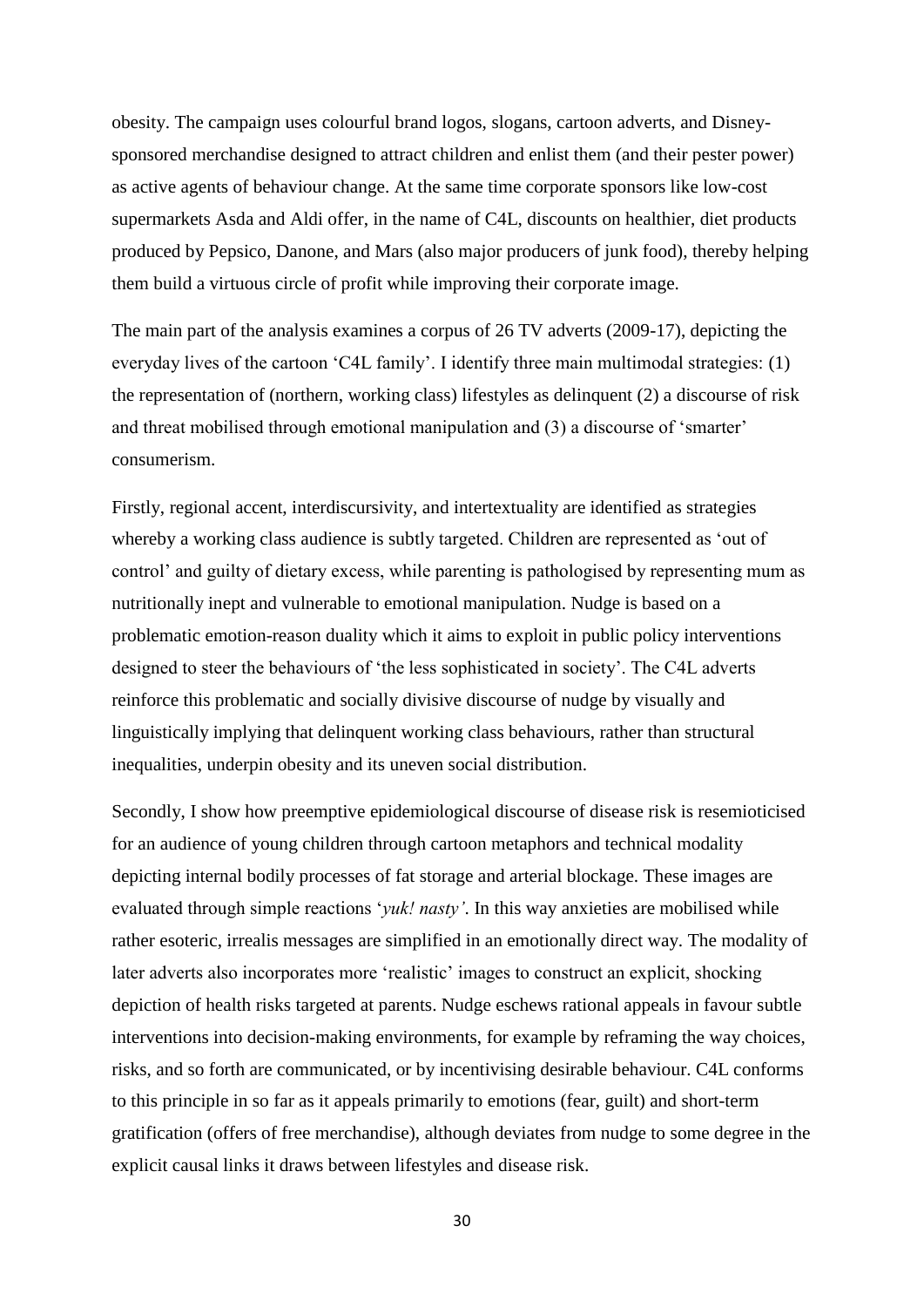Thirdly, visual cues (sugar cubes, lumps of fat) are used to convey calibrated nutritional benchmarks, while a pervasive discourse of 'smart' consumption aims to incentivise active engagement through urgent invitational imperatives and offers of branded 'freebies'. In effect, C4L 'sells' its policy message to target viewers and helps reconfigure the social relations between state and citizen along consumerist lines. Like many health promotion campaigns C4L aims to convey a discourse of risk and present it as a real threat to be feared (Lupton, 2015). However, most campaigns tends to present the (shocking) health consequences and leave things there. C4L goes beyond this with slogans (six cubes a day; choose less red; 5 a day) and consumerist technologies (*smart swapper; Disney's 10 minute*  shake-up wristband; be food smart app) designed to benchmark and steer behaviours towards desirable ends. Such choice architecture is, I argue, a technology of governmentality. C4L's guidance on how and what to buy and eat is inherently biopolitical, in which expert scientific discourse penetrates individual psychologies and the practices of the lifeworld. Moreover, through corporate partnership and consumerist solutions, the impact of C4L goes beyond health policy, sustaining neoliberalism by spreading to new social domains the discourses, values, and relations of the market.

Over the lifetime of the C4L campaign there has been a programme of fiscal austerity, punitive welfare cuts, widening social inequality, persistent child poverty, and increasing food poverty. Politicians and the media have repeatedly denigrated the obese, smokers, food bank users, and welfare claimants as feckless, irresponsible, and guilty of making 'poor choices'. Such stigmatisation is readily translated into grounds for denying treatment in the context of chronically underfunded healthcare. In this context nudge provides a cheap and highly visible political response; one that is hard to measure and even harder to criticise because of its apparently laudable goal of making people's lives 'longer, healthier, and better' while preserving freedom of choice (Thaler and Sunstein, 2009: 5). Ideologically nudge also provides a legitimating discourse by arguing that the root cause of health inequality (and other social problems) is not systemic but individual, that the cognitive flaws of the 'less sophisticated' prevent them from making rational choices. The policy solution is to nudge the most vulnerable groups into being 'smarter' consumers. C4L thus exploits our irrational, 'inner lizard' and uses emotional manipulation to steer target groups, many of whom may not be able to afford, let alone have the facilities to cook, the healthy foods recommended. With its narrow, utilitarian insistence on freedom of choice, nudge overlooks the fact that what ultimately matters is not the will to be healthy, but the capability to be.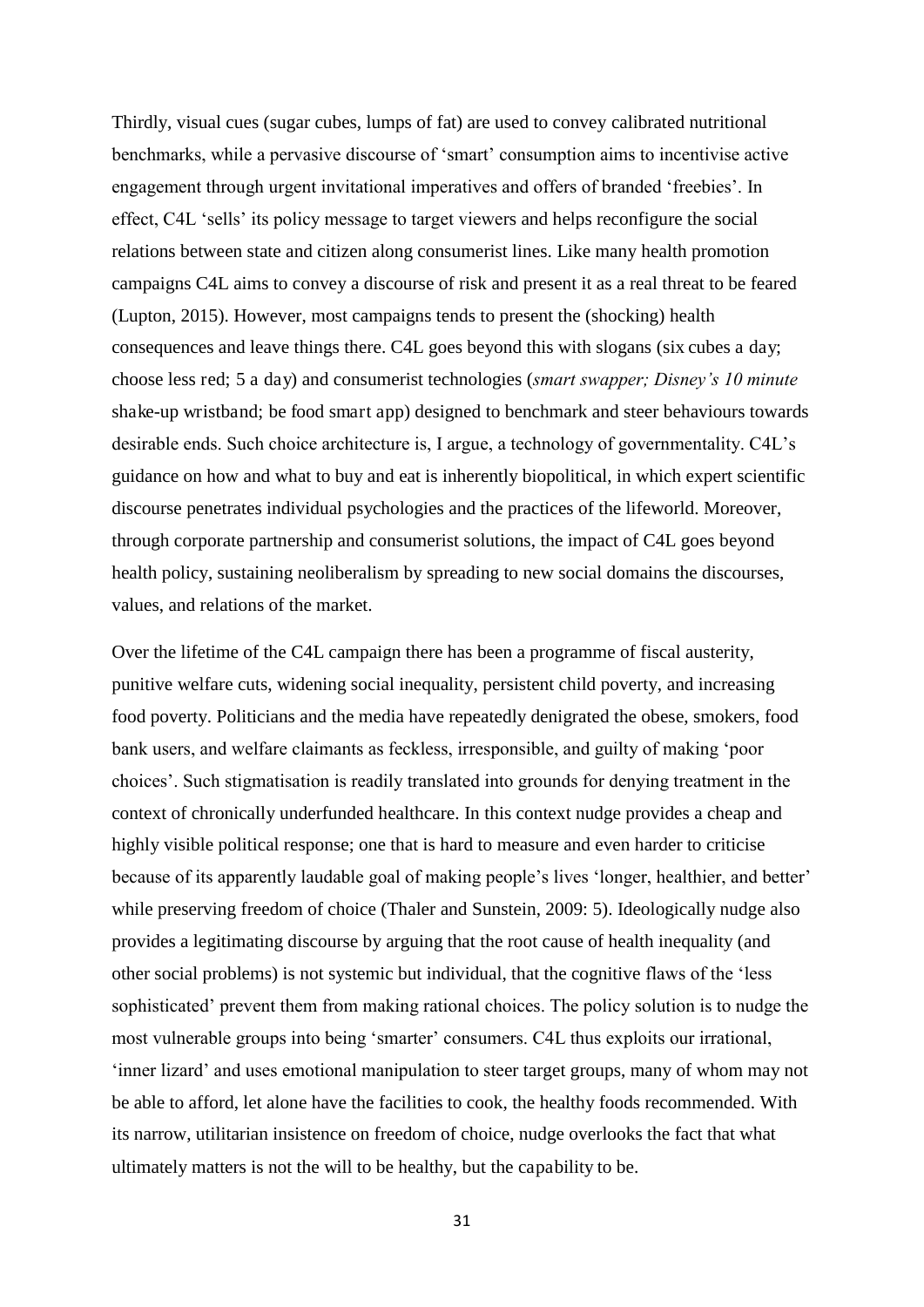The ideological work in nudge and C4L is multimodal and subtle, making it difficult to identify. For this very reason, I argue, it is important for (M)CDA to extend its critical gaze to these ever more subtle techniques of governance as they take hold in public life.

## **Bibliography**

- Ayo, Nike. 2012. "Understanding Health Promotion in a Neoliberal Climate and the Making of Health Conscious Citizens." Critical Public Health 22 (1): 99–105. doi:10.1080/09581596.2010.520692.
- Brookes, Gavin, and Kevin James Harvey. 2015. "Peddling a Semiotics of Fear: A Critical Examination of Scare Tactics and Commercial Strategies in Public Health Promotion Commercial Strategies in Public Health Promotion." Social Semiotics 25 (1). Taylor & Francis: 57–80. doi:10.1080/10350330.2014.988920.
- Butland, Bryony, Susan Jebb, Peter Kopelman, Klim McPherson, Jane Mardell, and Vivienne Parry. 2007. "Foresight Tackling Obesities: Future Choices – Project Report (2nd Edn.)." https://www.gov.uk/government/collections/tackling-obesities-future-choices.
- Coleman, R. 2014. "Calculating Obesity, Preemptive Power and the Politics of Futurity: The Case of Change 4 Life."
- Department of Health. 2008. "Healthy Weight, Healthy Lives: Consumer Insight Summary."

–. 2009. "Change4Life Marketing Strategy: In Support of Healthy Weight, Healthy Lives."

- Eriksson, Göran. 2017. "Ridicule as a Strategy for the Recontextualisation of the Working-Class: A Multimodal Analysis of Class-Making on Swedish Reality Television." Critical Discourse Studies 0 (0). Taylor & Francis: 1–19. doi:10.1080/17405904.2014.962067.
- Evans, Bethan. 2006. "'Gluttony or Sloth': Critical Geographies of Bodies and Morality in (Anti)obesity Policy." Area 38 (3). Blackwell Publishing Ltd: 259–67. doi:10.1111/j.1475- 4762.2006.00692.x.
- Fairclough, Norman. 2005. "Critical Discourse Analysis." Marges Linguistiques 9: 76–94.
- Foucault, Michel. 1976. The Will to Knowledge: The History of Sexuality Vol 1. London: Penguin.
- ———. 2007. Secrurity, Territory, Population: Lectures at the College de France 1977-1978. Edited by Michel Senellart. Basingstoke: Palgrave Macmillan UK.
- Fullager, S. 2009. "Governing Healthy Familiy Lifestyles through Discourses of Risk and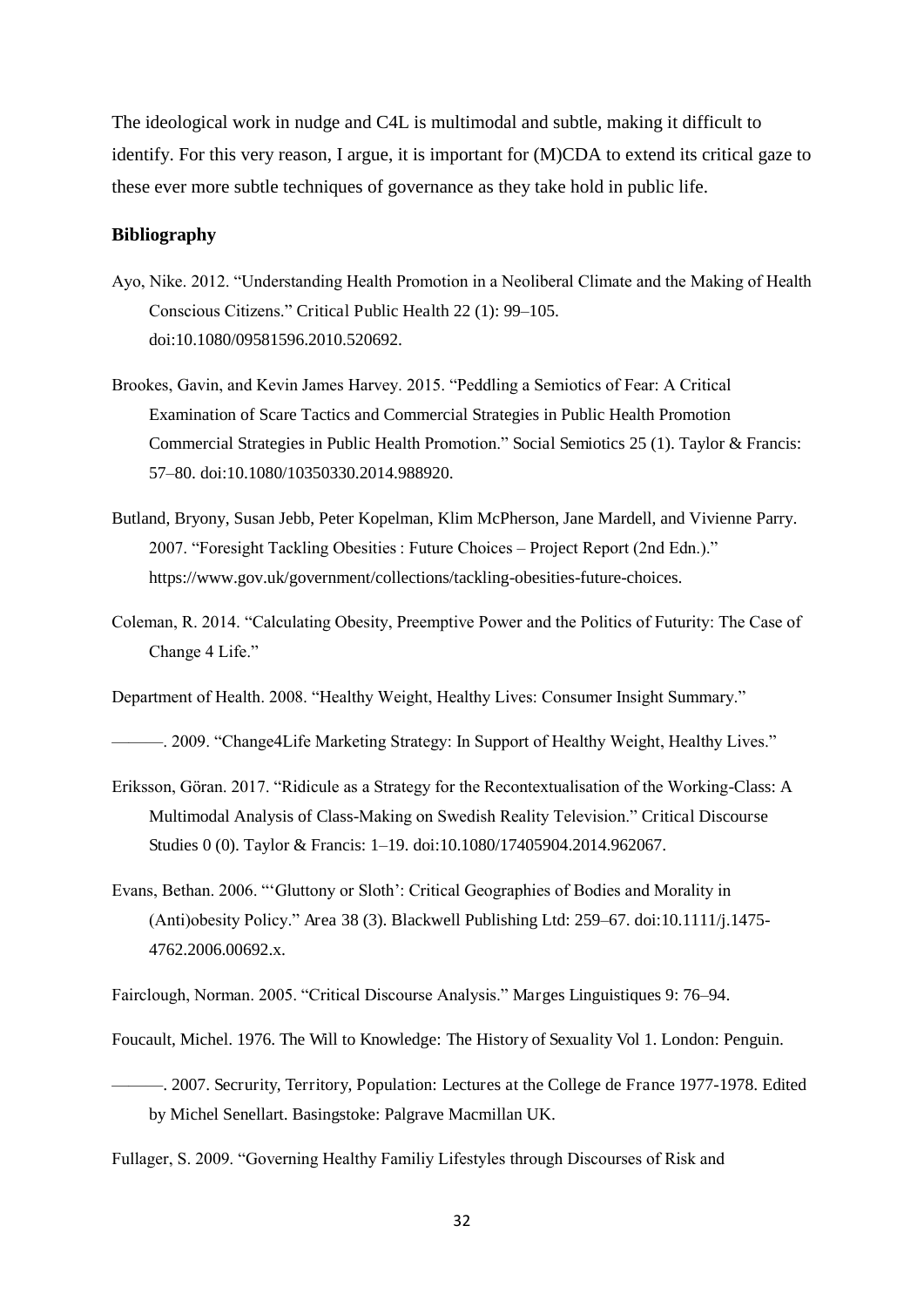Responsibility." In *Biopolitics and the "Obesity Epidemic": Governing Bodies*, edited by J Wright and V Harwood. New York: Routedge.

- Gagnon, Marilou, Jean Daniel Jacob, and Dave Holmes. 2010. "Governing through ( in ) Security: A Critical Analysis of a Fear-Based Public Health Campaign Public Health Campaign." Critical Public Health 20 (2): 245–56. doi:10.1080/09581590903314092.
- Gillies, Val. 2006. "Working Class Mothers and School Life: Exploring the Role of Emotional Capital." Gender and Education 18 (3): 281–93. doi:10.1080/09540250600667876.
- Glaze, Simon, and Ben Richardson. 2017. "Poor Choice? Smith, Hayek and the Moral Economy of Food Consumption." Economy and Society 0 (0). Taylor & Francis: 1–24. doi:10.1080/03085147.2017.1308058.
- Goodwin, Tom. 2012. "Why We Should Reject 'Nudge.'" Politics 32 (2): 85–92. doi:10.1111/j.1467- 9256.2012.01430.x.
- Halpern, D, C Bates, G Mulgan, S Adridge, G Bealese, and A Heathfield. 2004. "Personal Responsibility and Changing Behaviour: The State of Knowledge and Its Implications for Public Policy." London.
- Harvey, Kevin James. 2013. "Medicalisation , Pharmaceutical Promotion and the Internet: A Critical Multimodal Discourse Analysis of Hair Loss Websites." Social Semiotics 23 (5). Taylor & Francis: 691–714. doi:10.1080/10350330.2013.777596.
- Hausman, Daniel M., and Brynn Welch. 2010. "Debate: To Nudge or Not to Nudge\*." Journal of Political Philosophy 18 (1): 123–36. doi:10.1111/j.1467-9760.2009.00351.x.
- Iedema, Rick. 2003. "Multimodality, Resemiotization: Extending the Analysis of Discourse as Multi-Semiotic Practice." Visual Communication 2 (1): 29–57. doi:10.1177/1470357203002001751.
- Jitendra, Abhaya, Emma Thorogood, and Mia Hadfield-Spoor. 2017. "Early Warnings: Universal Credit and Foodbanks." https://www.trusselltrust.org/wp-content/uploads/sites/2/2017/04/Early-Warnings-Universal-Credit-and-Foodbanks.pdf.
- Kahneman, D. 1994. "New Challenges to the Rationality Assumption." Journal of Insittutional and Theoretical Economics 150: 18–36.
- Kahneman, D, and A Tversky. 1984. "Choice, Values, and Frames." Americal Psychologist 39: 341– 50.
- Kress, G., and Theo Van Leeuwen. 1996. Reading Images: The Grammar of Visual Design. London: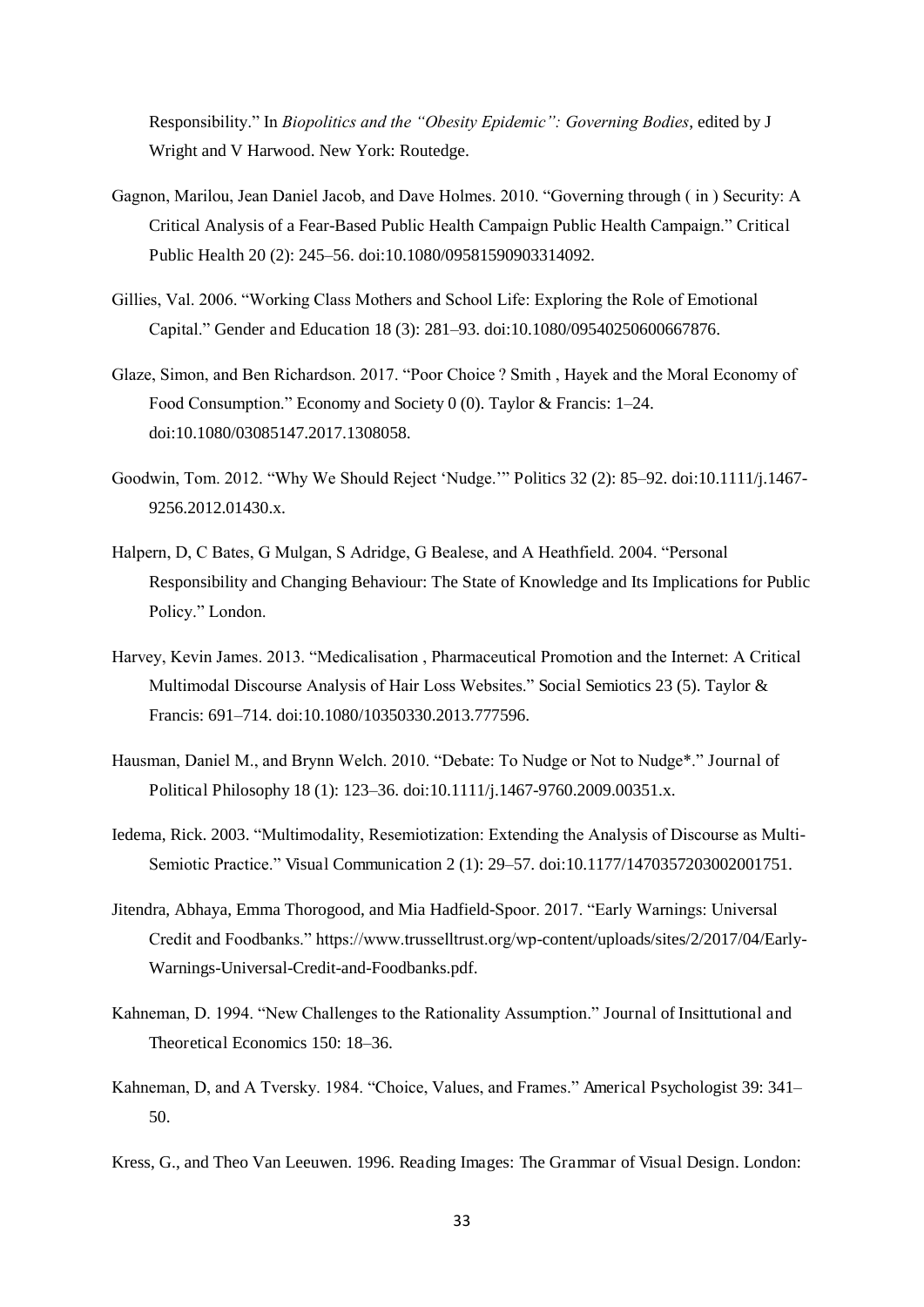Routledge.

- ———. 2001. Multimodal Discourse: The Modes and Media of Contemporary Discourse. London: Hodder Arnold.
- ———. 2002. "Colour as a Semiotic Mode: Notes for a Grammar of Colour." Visual Communication 1 (3): 343–68. doi:10.1177/147035720200100306.
- Kwauk, Christina Ting. 2012. "Obesity and the Healthy Living Apparatus: Discursive Strategies and the Struggle for Power." Critical Discourse Studies 9 (1): 39–57. doi:10.1080/17405904.2011.632139.
- Lawless, Angela, John Coveney, and Colin MacDougal. 2014. "Infant Mental Health Promotion and the Discourse of Risk." Sociology of Health and Illness 36 (3): 416–31. doi:10.1111/1467- 9566.12074.
- Lawrence, Regina. 2004. "Framing Obesity: The Evolution of News Discourse on a Public Health Issue." THe Harvard International Journal of Press/Politics 9 (3): 56–75. doi:10.1177/1081180X04266581.
- Lemke, Jay. 1998. "Resources for Attitudinal Meaning: Evaluative Orientations in Text Semantics." Functions of Language 5: 33–56.
- Lemke, Thomas. 2000. "Foucault , Governmentality , and Critique." In Rethinking Marxism Conference. University of Amherst (MA), Sep 21-24.
	- ——. 2010. " 'The Birth of Bio-Politics ': Michel Foucault  $\hat{\mathbf{a}} \in \mathbb{T}^{M}$  S Lecture at the Collège de France on Neo-Liberal Governmentality." Economy and Society 30 (2): 190–207. doi:10.1080/03085140120042271.
- Lupton, Deborah. 1995. The Imperative of Health: Public Health and the Regulated Body. London: Sage.
- ———. 1999. Risk. New York: Routledge.
- —–. 2015. "The Pedagogy of Disgust: The Ethical, Moral and Political Implications of Using Disgust in Public Health Campaigns." Critical Public Health 1596 (May). Routledge: 1–14. doi:10.1080/09581596.2014.885115.
- Machin, David. 2013. "What Is Multimodal Critical Discourse Studies?" Critical Discourse Studies 10 (4). Routledge: 347–55. doi:10.1080/17405904.2013.813770.
- Machin, David, and Andrea Mayr. 2012. How to Do Critical Discourse Analysis: A Multimodal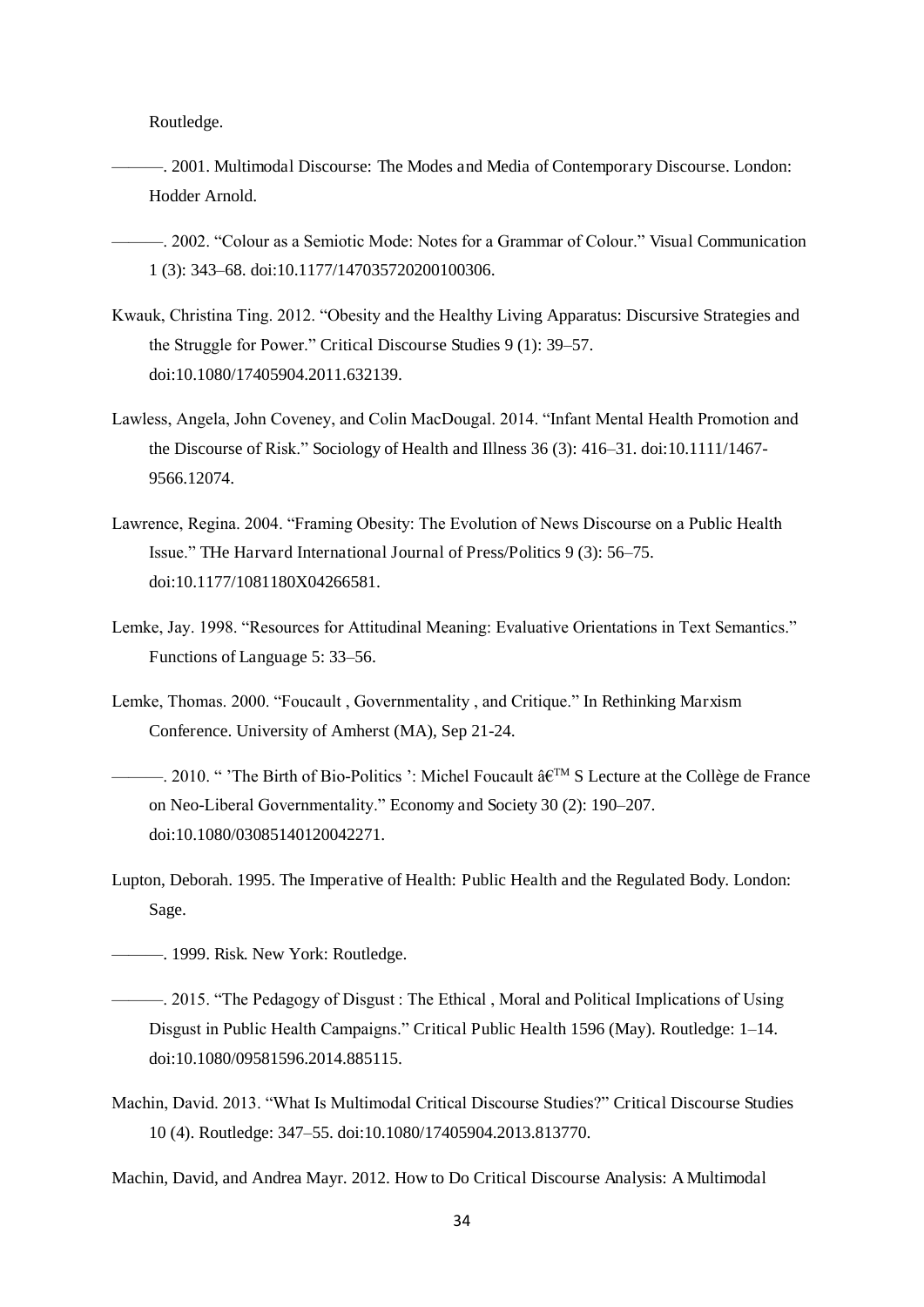Introduction. London: Sage.

- —. 2013. "Personalising Crime and Crime-Fighting in Factual Television: An Analysis of Social Actors and Transitivity in Language and Images." Critical Discourse Studies 10 (4): 356–72. doi:10.1080/17405904.2013.813771.
- Machin, David, and Joanna Thornborrow. 2003. "Branding and Discourse: The Case of Cosmopolitan." Discourse & Society 14 (4): 453–71. doi:10.1177/0957926503014004003.
- Massumi, B. 1993. The Politics of Everday Fear. Minneapolis: University of Minnesota Press.
- ———. 2010. "The Future Birth of the Affective Fact." In The Affect Theory Reader, edited by M Gregg and G Seigworth, 52–70. Durham and London: Duke University Press.
- Newman, Janet. 2005. *Remaking Governance: Peoples, Politics and the Public Sphere*. Bristol: Policy.
- NHS. 2017. "Mythbuster: The Facts about Healthy Eating and Exercise." Change4Life.
- Peeters, Rik. 2013. "Responsibilisation on Government's Terms: New Welfare and the Governance of Responsibility and Solidarity." Social Policy and Society 12 (4): 583–95. doi:10.1017/S1474746413000018.
- Petersen, A. R, and Deborah Lupton. 1996. The New Public Health: Health and Self in the Age of Risk. St Leonards: Allen and Unwin.
- Public Health England. 2016. "Platinum Award Winner PHE 'Sugar Smart.'" https://gcs.civilservice.gov.uk/platinum-award-winner-phe-sugar-smart/.
- Pykett, Jessica, Rhys Jones, Mark Whitehead, Margo Huxley, Kendra Strauss, Nick Gill, Kate McGeevor, Lee Thompson, and Janet Newman. 2011. "Interventions in the Political Geography of 'libertarian Paternalism.'" Political Geography 30 (6). Elsevier Ltd: 301–10. doi:10.1016/j.polgeo.2011.05.003.
- Rawls, J. 1999. A Theory of Justice. Oxford: Oxford University Press.
- Rayson, Paul. 2009. "Wmatrix: A Web-Based Corpus Processing Environment." Computing Department, Lancaster University.
- Rose, Nikolas. 1993. "Government , Authority and Expertise in Advanced Liberalism Government , Authority and Expertise in Advanced Liberalism." Economy and Society 22 (3): 283–99. doi:10.1080/03085149300000019.